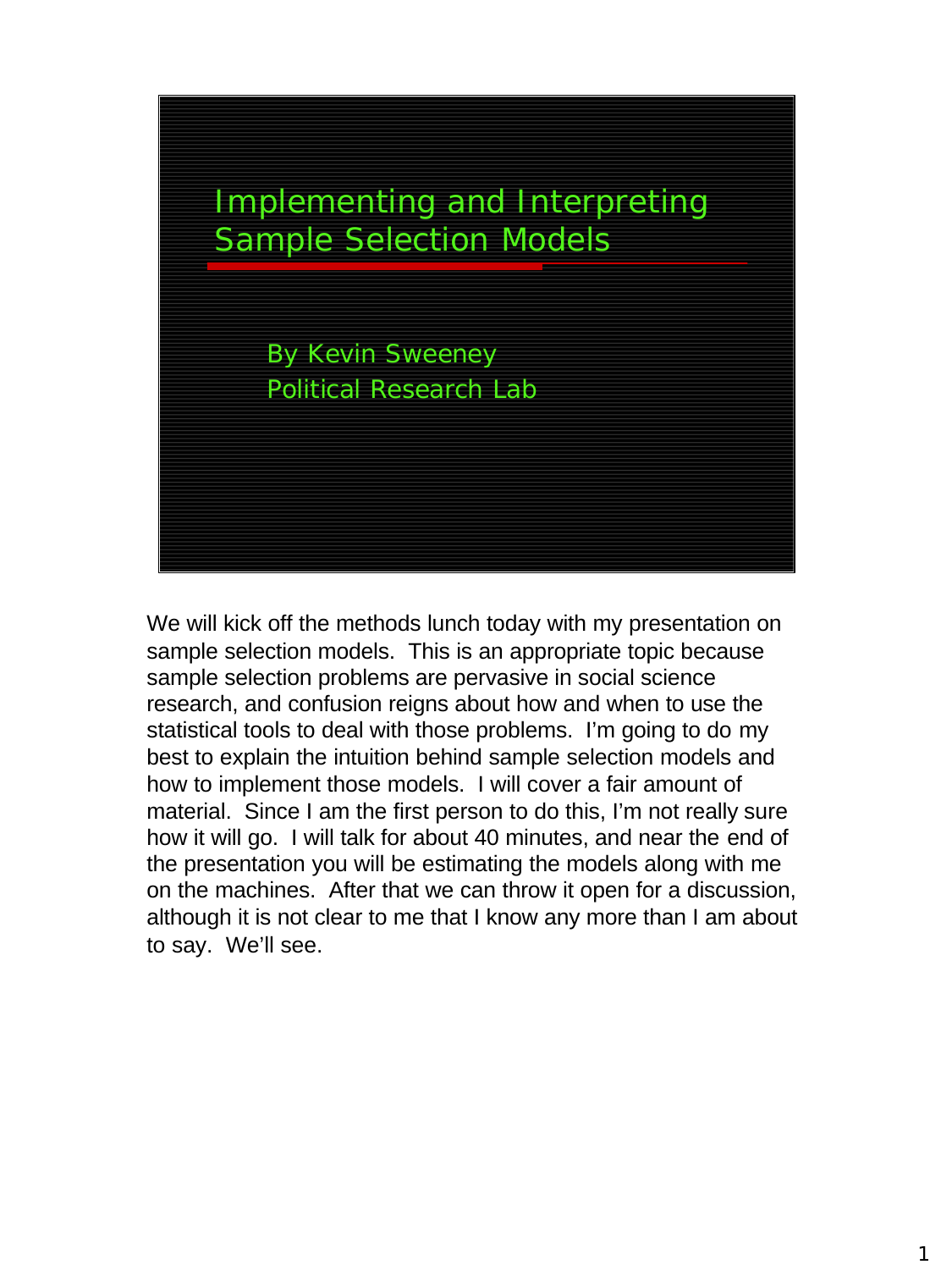

We're going to begin by getting a sense of the intuition behind sample selection models. Here I am going to detail the analysis in the original paper that brought selection questions into focus. Although tobit is not a sample selection model, it is a short leap from there to true selection models.

We will then shift focus to James Heckman's original sample selection estimator, which is an important twist on the tobit model (at least the nobel prize folks thought so). After I describe the model, we will hit the machines and estimate one in stata 7.

After that we will describe the censored probit model, which is the same as heckman's original estimator except that the dependent variable in the outcome equation is binary. After describing that model, we will estimate one on the machines.

After the fun on the computers I will talk very briefly about some related models, particularly about event count models.

And, finally I will list some applications in political science. I know lots of them in IR and have done some searching around for the other subfields as well. This will serve two purposes. First, you can go out and read in your own field, perhaps an application will make more sense to you than what I am about to say. Second, the list of references will serve to underscore the point that mastering this methodology is important because it is becoming increasingly popular.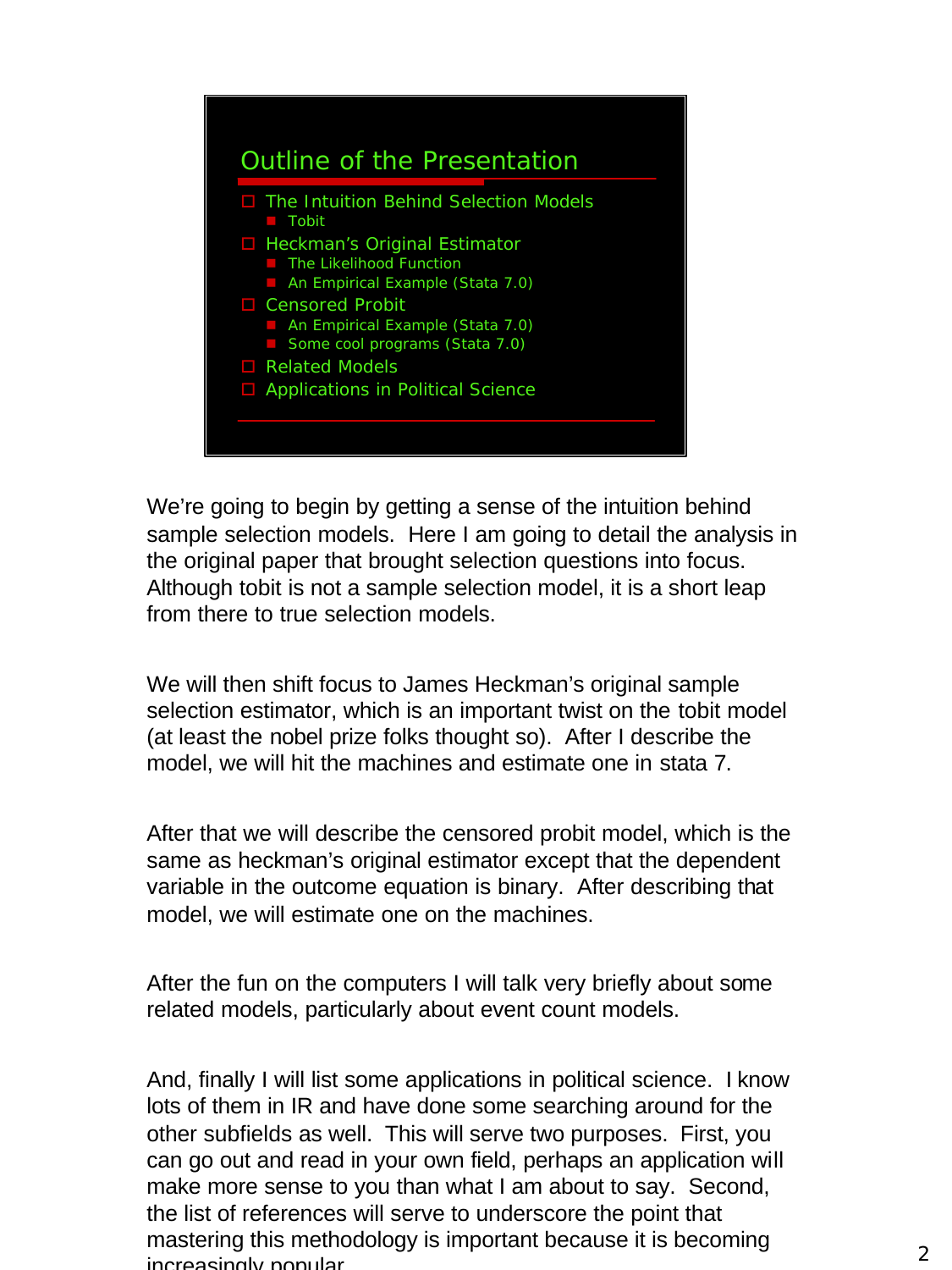

Tobin began his seminal paper with this quote from Charlotte's Web. [read]

Although this is funny because it is confused, it highlights almost perfectly the substance of the problem encountered by Tobin.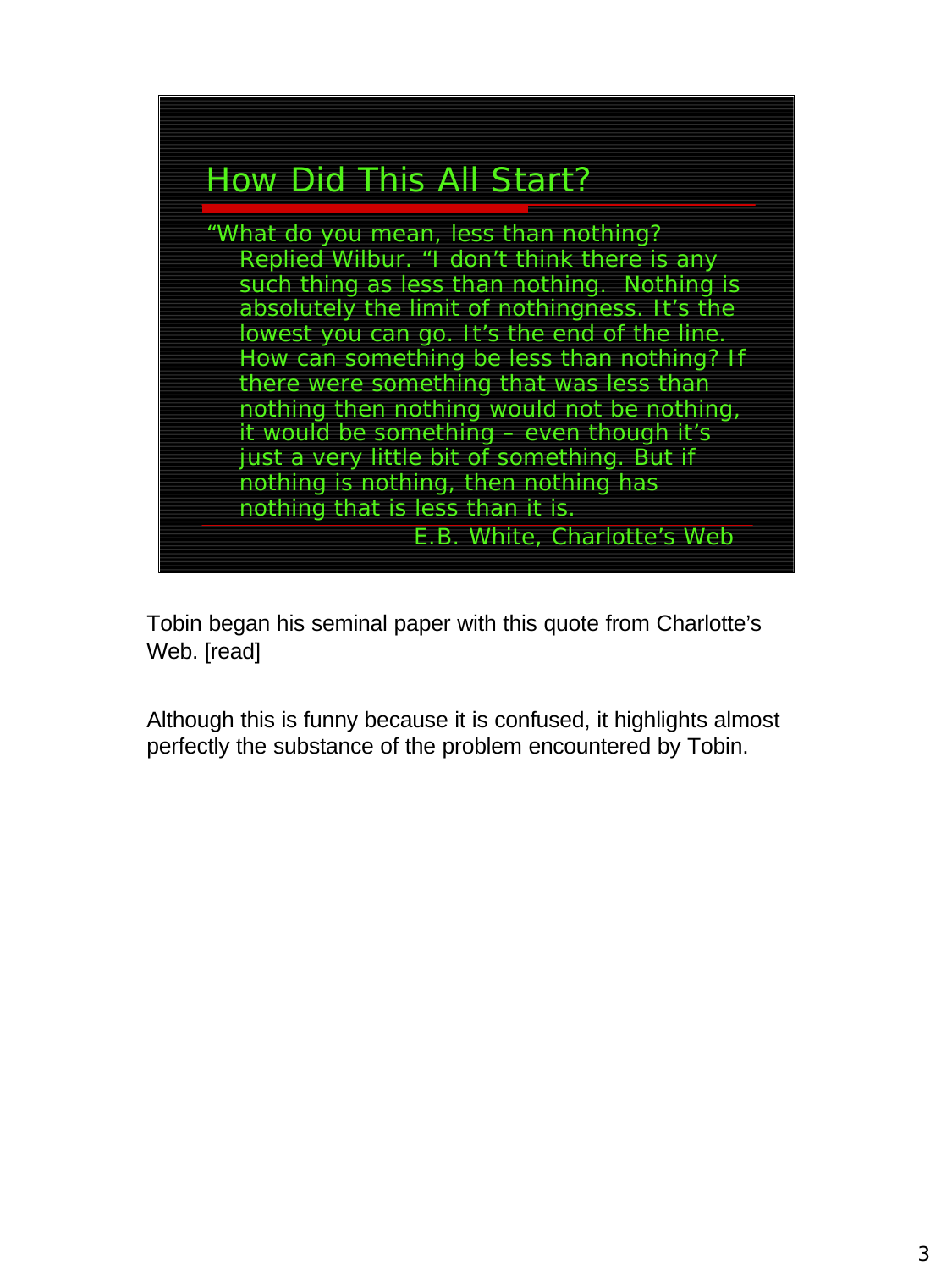

Tobin wanted to explain the relationship between household income and household luxury expenditures.

He figured that the more income a household gained the more they would spend on luxury goods, but noticed that there was a large concentration of households who spend exactly zero dollars on luxury goods. This presented somewhat of a conundrum.

Tobin posited that he needed to take account of the concentration of observations at zero when testing hypotheses about the relationship between household income and expenditure because an explanatory variable might have been expected to both influence the probability of whether a household spent 0 dollars on luxury items and how much they actually spent, given that they spent something.

If the probability of \$0 luxury expenditures were the only thing to explain, probit analysis would provide an suitable statistical model, but it is inefficient to throw away information on the value of the dependent variable when it is available. That is the case here because if a household spent something on luxury goods, we know how much they spent. If, on the other hand, if there were no concentrations at a lower limit, and we only cared to explain the amount of household luxury expenditure, multiple regression would be the appropriate statistical technique. But, since there is a concentration of values of the dependent variable at a limit (in this case \$0) OLS estimates are biased because the dependent variable is not continuous and unbounded. Tobin proposed a hybrid of these two methods as a solution to the problem, which now bares his name.

Before moving on to exactly how this model is calculated, we'll need to define some terminology. First, note that the dependent variable is  $Y^*$ , not Y. This is because the dependent variable is latent, it is not observed. In theory, household luxury expenditure extends along the length of the Y axis, in other words below \$0, but we do not observe those. If you have having trouble wrapping your mind around this you are not alone, it turns out that Tobit is not the right model to apply to this example, but we will stick with what Tobin did. Think of  $Y^*$  as the desire to spend on luxury items. Perhaps you have to reach a certain level of desire before you spend any money on luxury goods. Be that as it may, what we do observe is Y, which is how much the household spent, given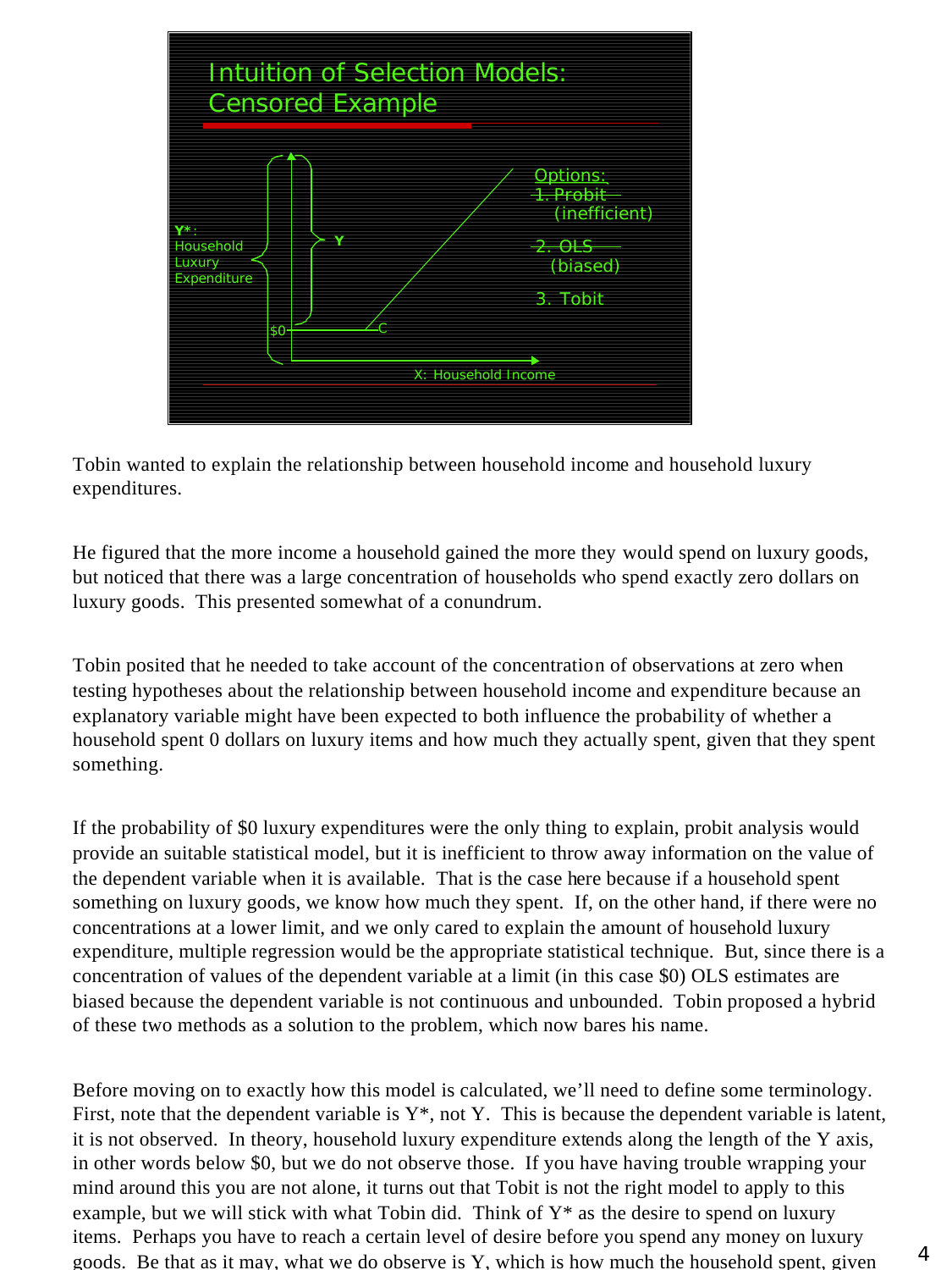

The tobit model is generally represented in this way. First, we have a Latent model where the dependent variable is Y\*, has some independent variables and coefficients and a disturbance term that is normally distributed with a mean of zero. But, we have censoring at point C, which in our example is zero. Thus we have an observed Y that equals  $Y^*$  if the value of  $Y^*$  is greater than C, but equals C if the value of the unobserved Y\* is less than or equal to C.

The observed model, therefore, has a dependent variable Y, with some independent variables an coefficients, and an error term. Because of the censoring, however, the lower tail of the distribution of Yi, and of ui, is cut off and the probabilities are piled up at the cut-off point. The implication is that the mean of Yi is different from that of Y\*I and the mean of ui is different from the mean of u\*I (which is zero).

When we estimate that model we need to take account of the censoring. We note that the entire sample consists of two different sets of observations. The first set contains the observations for which the value of Y is zero. For these observations we know only the values of the X variables and the fact that Y\* is less than or equal to 0. The second set consists of all observations for which the values of both X and Y\* are known. The likelihood function of the Tobit is going to consist of each of these two parts.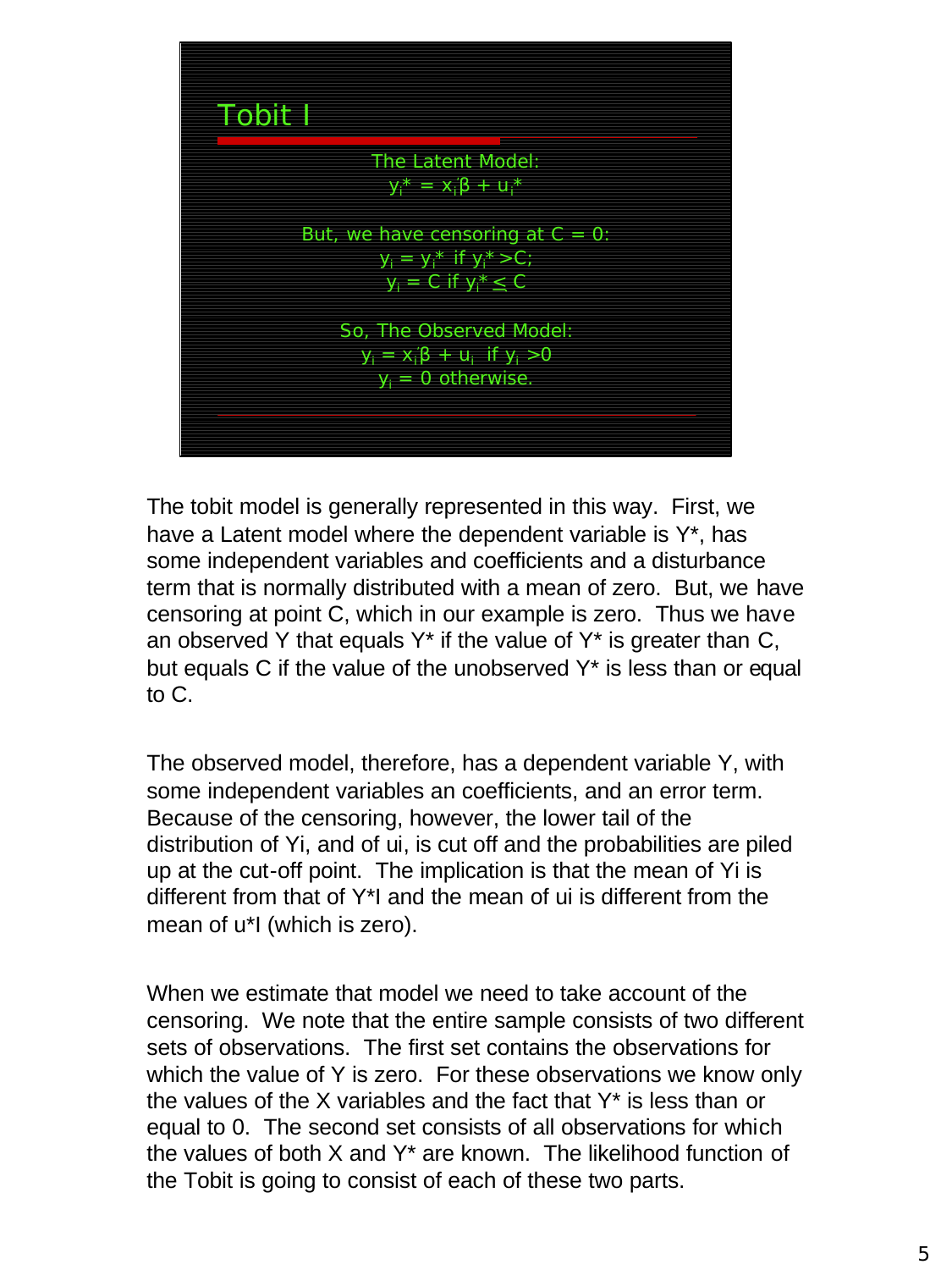

First, it is useful to consider the case of straight OLS. If we were using maximum likelihood to estimate the ols equation (say if we had actual luxury expenditure amounts for every household), we would be trying to estimate the unknown parameters of the model so that the probability of observing the Ys we observed is as high as possible. We find the maximum of the log likelihood function. And here it is.

This may look odd to you for one of two reasons. First, the lime green background is disconcerting, but I couldn't figure out how to get microsoft's equation editor to print lime green text, oh well. Second, you might not be familiar with maximum likelihood. If that is the case, let me reassure you this is correct. We know the Yi's are distributed normally with a mean of BX and a variance of sigma squared, and we know the density function of the a normally distributed variable. This equation is what results when you substitute that density function into the joint probability density function of the Y's and take the log of the equation. I present it like this, however, because it is clear what Tobit is doing when we look at the likelihood functions.

If, instead, we were censoring Y at 0 the expectation of Y given X would be a little different. It would be equal to the probability of Y exceeding zero, given the various covariates, multiplied by the expectation of Yi given that it exceeds zero and given the covariates. This turns out to be rather simple. Considering what we know about the sample… First, we know we assume that the disturbance has a normal distribution, that the errors for different observations are independent, and that the error terms is independent of the explanatory variables. Second, for all the sample households, we know whether or not they spent something on luxury goods. Third, for the noncenosored observations, we know how much they spent. We use these three pieces of information to form the likelihood function.

First, for all obsrevations, we know whether or not they were censored, so they contribute the likelihood, taken over all observations, of the probability they were censored.

Second, the uncensored observations contribute the product, taken over all uncensored observations, of the probability that they were uncensored.

Finally, for the uncensored observations, we know the amount of their expenditure, hence they contribute the density function for a truncated normal distribution. Putting these three terms together, doing a little math, and taking the log, we get the log likelihood of the tobit model. Notice that (CLICK) the part of the log likelihood summed over the uncensored observations is identical to the likelihood function for a simple OLS. The other term (CLICK) accounts for the likelihood the censored observations were censored.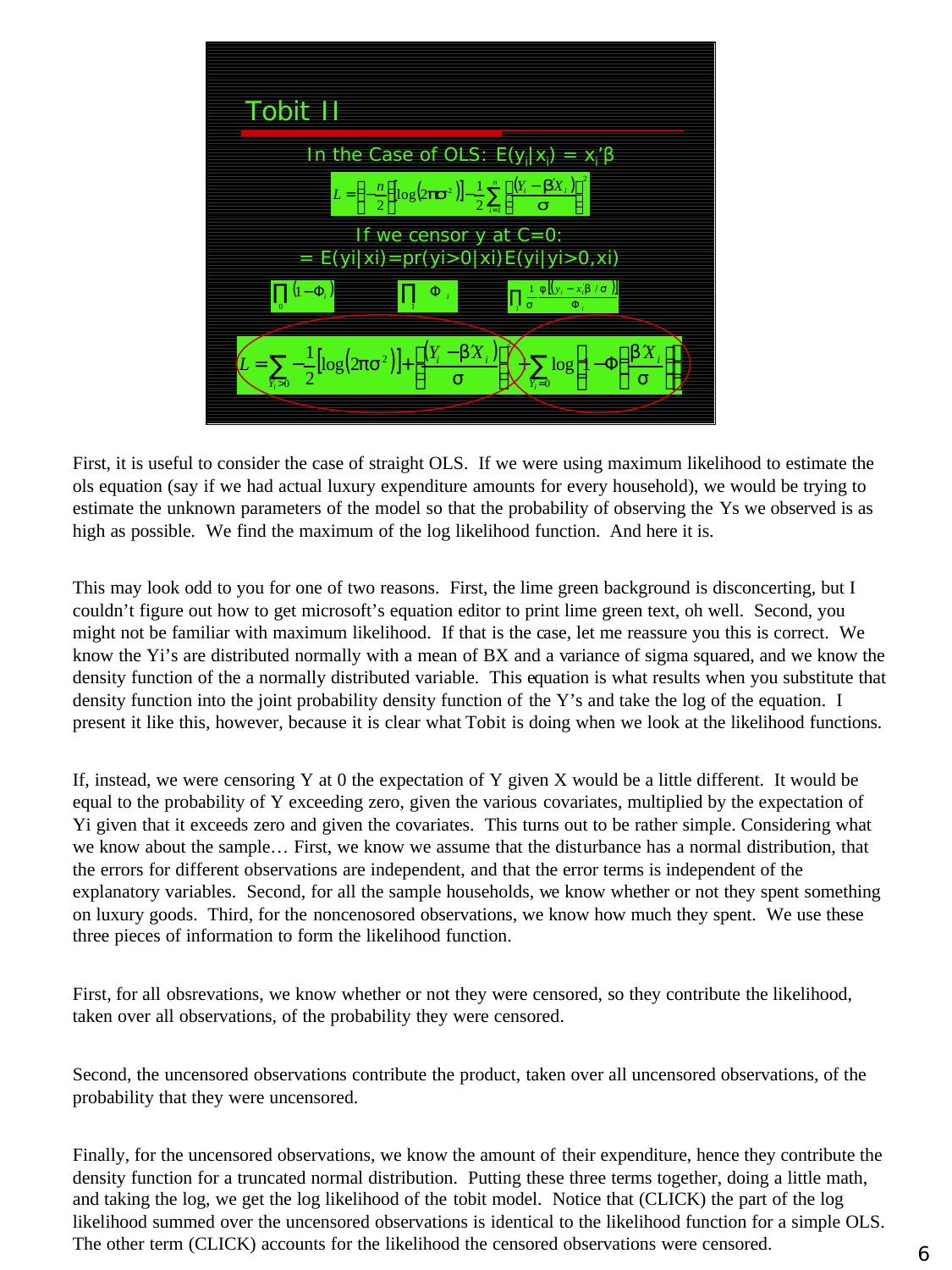

If we decide to estimate a tobit model, there are a couple of things we need to be aware of. First, is the tricky interpretation of the coefficients.

- 1. Most statistical packages estimate coefficients that are related to the latent variable Y\*. Thus, taken by themselves, each shows the effect of a change in a given x variable on the expected value of the latent variable, holding all other x variables constant. In other words, with respect to the latent variable, tobit betas can be interpreted in just the same way as the betas are from a regular OLS model. That said, this is not very useful because we do not observe the latent variable. If we did, we would not be estimating a tobit model. Other interpretations are more relevant.
- 2. Alternatively we could use the coefficient to calculate the probability that observations will exceed C. In this case the interpretation is the same as the interpretation in a probit model except that the coefficients need to be divided by sigma. This is because, whereas sigma is not estimable separately from the betas in probit, it is separately estimable in a tobit model.
- 3. The expected value of the observed y is equal to the relevant coefficient weighted by the probability that an observation will be uncensored. The greater this probability the bigger is the change in the expectation of y for a fixed change in a particular x.
- 4. Finally, we could calculate the expected value of y conditional on y exceeding the censoring threshold. All of these expectations look a little complicated, but we can easily get 1, 3, and 4 from postestimation commands in stata. I will tell you how to do next.
- There are some other caveats that apply to the tobit model (having to do with the assumptions inherent in regression analysis). They apply equally to censored and sample selected models, so I am going to discuss them at the end of the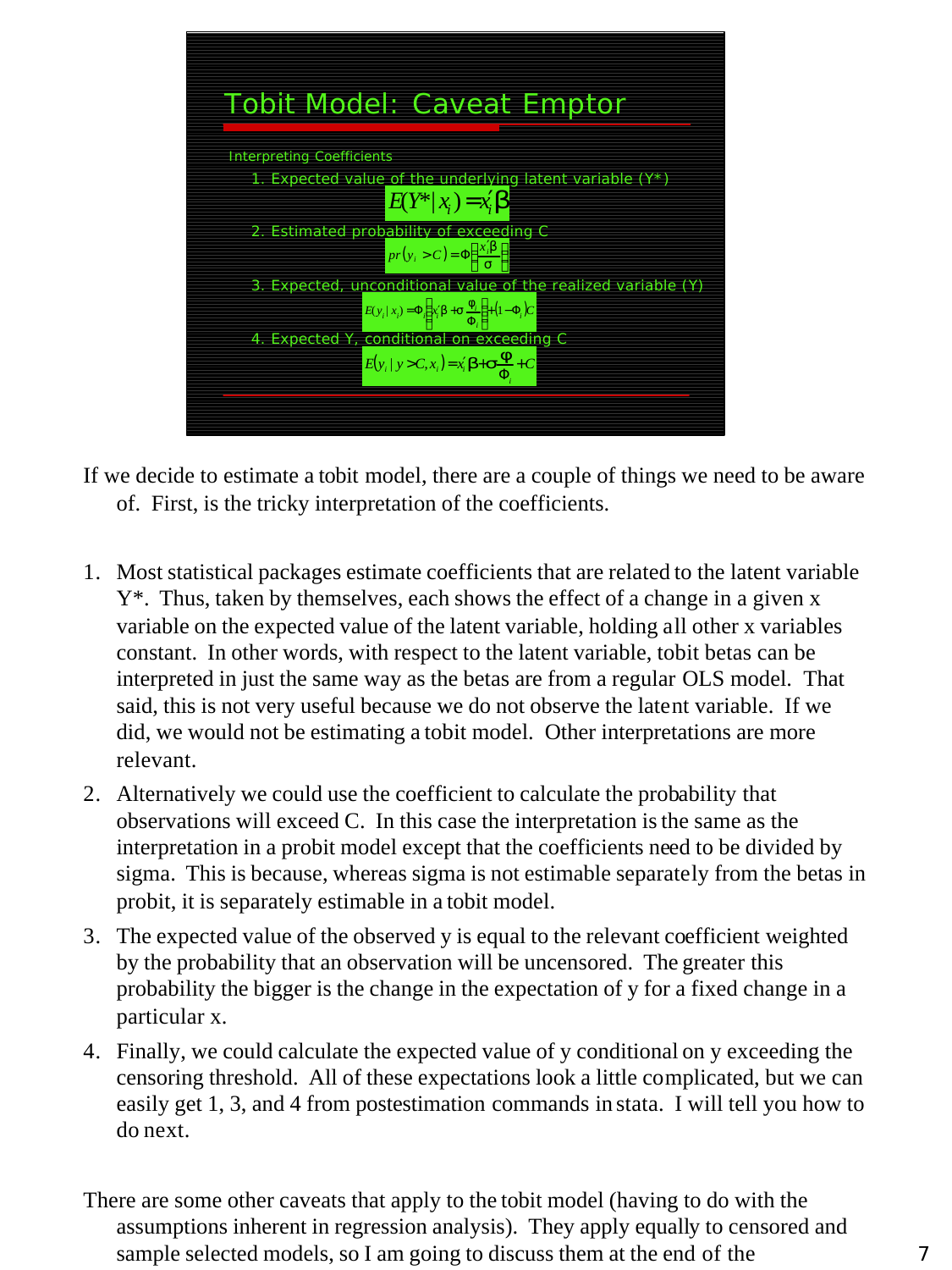

The command to estimate a tobit model in stata is tobit. The model equation is laid out as the equations are laid out for other regression models. That is first the dependent variable then a list of the independent variables. You can, but do not have to, tell stata where your data is censored with the lower limit and upper limit commands. It is thus possible to estimate a model on data that is left censored, right censored, or both.

Three of the four interpretations of the coefficients from the last slide can be estimated with the postestimation commands.

First, the usual predict command gives you the third type of interpretation from the previous slide. That of the observed y conditional on x.

Second, e calculates the expected value of the observed y conditional on it being uncensored, the fourth interpretation from the previous slide.

Finally, the command ystar calculated the expected value of the latent dependent variable  $y^*$  conditional on the xs.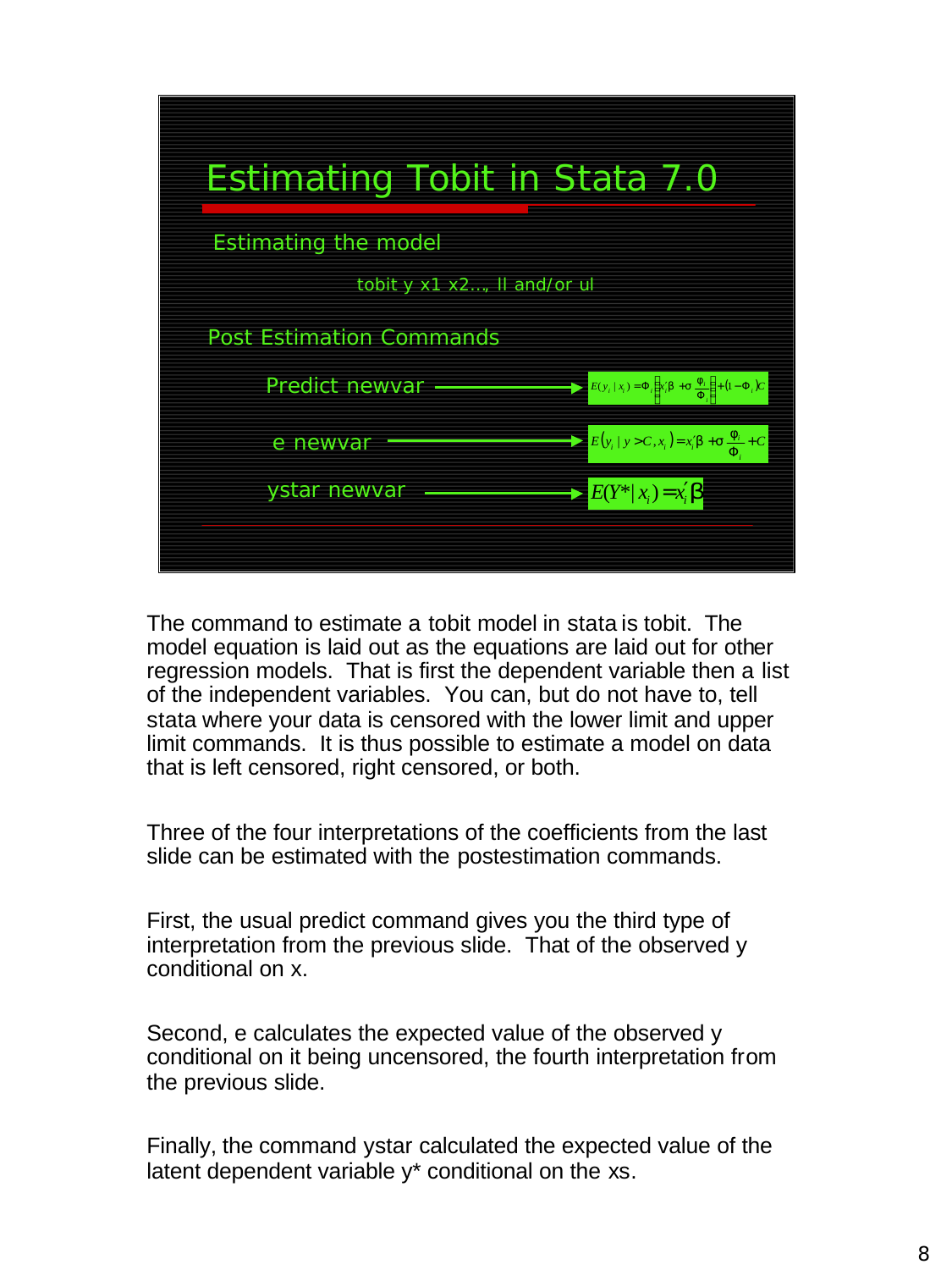

The Tobit model has some notable limitations that can be remedied with the use of a sample selection model in its place. (CLICK) First, in the tobit model the same set of variables and coefficients determine both the probability that an observation will be censored and the value of the dependent variable. (CLICK) Second, this does not allow a full theoretical explanation of why the observations that are censored are censored. It is easy to see why this may be important, and I will demonstrate with Tobin's original example in a moment.

(CLICK) Sample selection models address these shortcomings by modifying the likelihood function. (CLICK) First, a different set of variables and coefficients determine the probability of censoring and the value of the dependent variable given that it is observed. These variables may overlap, to a point, or may be completely different. (CLICK) Second, sample selection models allow for, in my opinion, greater theoretical development because the observations are said to be censored by some other variable, which we call Z. (CLICK) This allows us to take account of the censoring process, as we will see, because selection and outcome are not independent.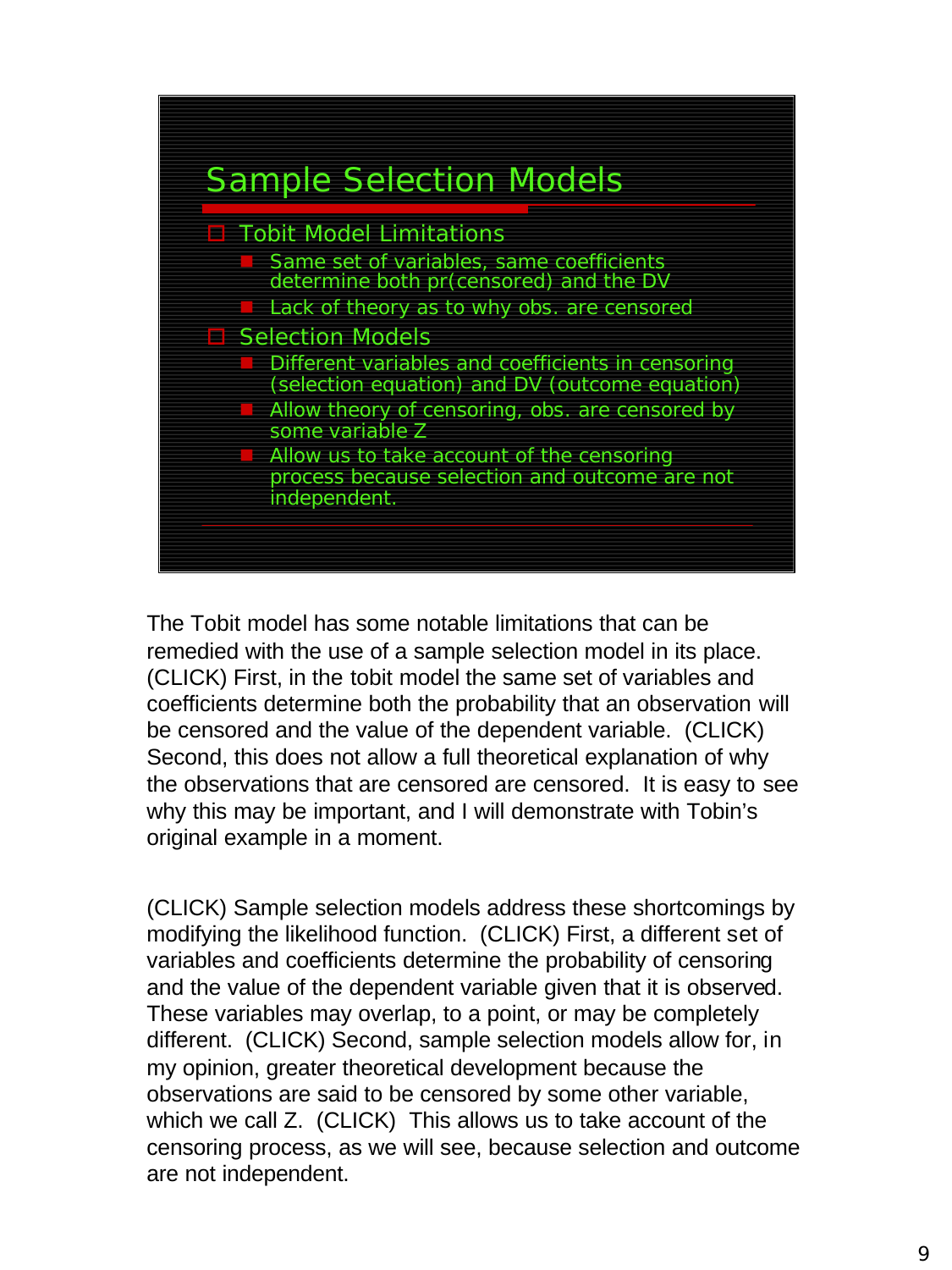

Recall the example Tobin used to motivate the development of the tobit model. Here we were trying to explain Household Luxury Expenditure as a function of Household income. We only observed Expenditure for those households that spent more than \$0. There could be a very clear theoretical reason why some households do not purchase luxury items. (CLICK) My take on this is that perhaps the censoring occurs at the poverty line. You could easily have a theory that specifies this… households below the poverty line are primarily concerned with subsistence and have little or no money to spend on luxury items. In the framework of the sample selection model, you could specify one equation for whether or not a household is at or below the poverty line, and a different equation for how much that household spent on luxury items, given that it is above the poverty line. In fact, as Heckman demonstrated, if the processes are related, estimating a model of luxury expenditure with out first estimating an equation of whether or not the household was below the poverty line, would lead to biased results. To see this, lets consider the inner workings of the Heckman Model.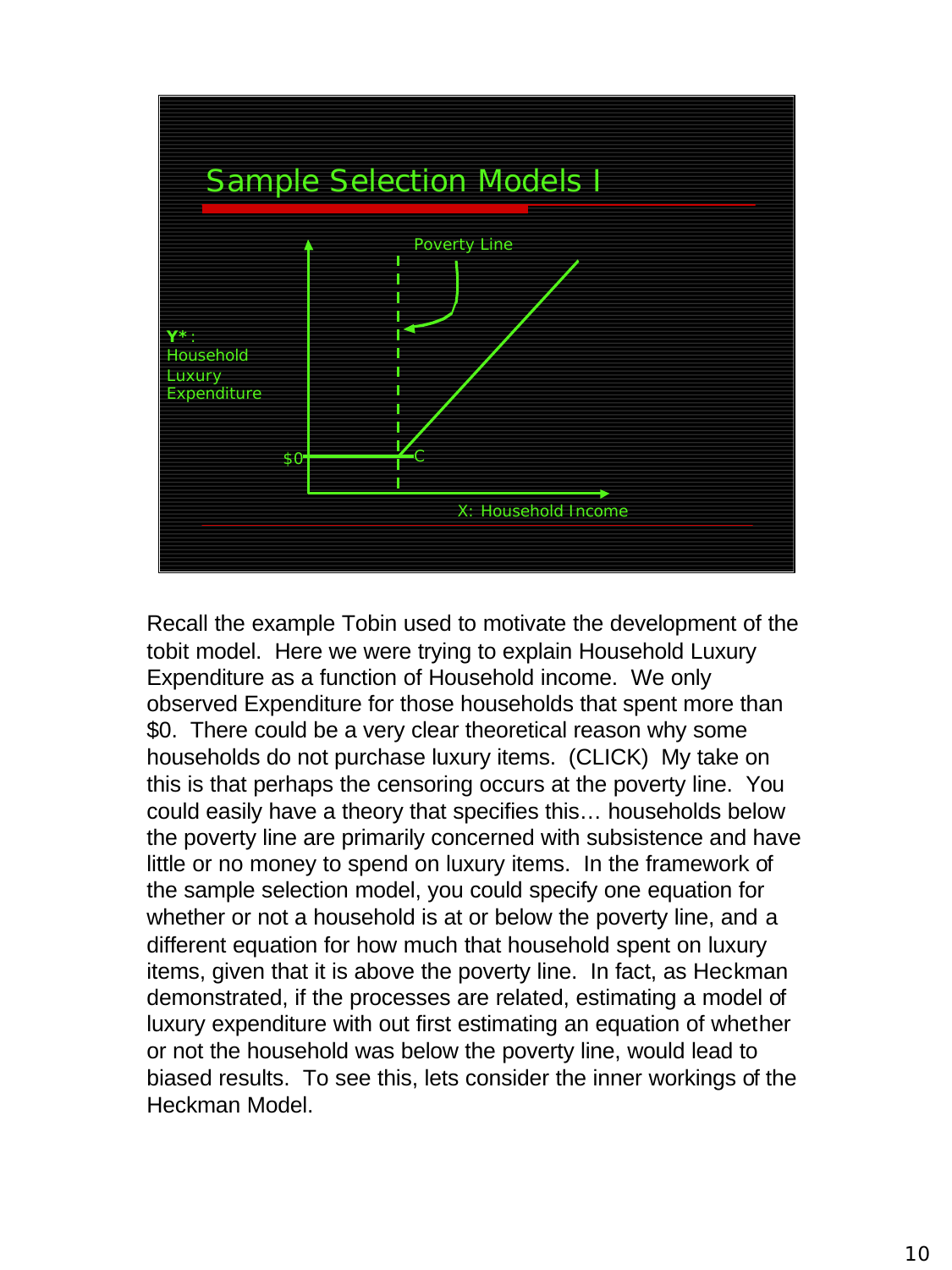

The basic idea of a sample selection model is that the outcome variable, y, is only observed if some criterion, defined with respect to a variable z, is met. The common form of the model has two stages. In the first stage, a dichotomous variable z determines whether or not y is observed, y being observed only if  $z=1$  (and you estimate a model with some matrix of independent variables w and get some coefficients alpha, the model is estimated, of course, with an error term, e); in the second state, we model the expected value of y, conditional on its being observed. So, we observe z, a dummy variable, which is a realization of an unobserved (or latent) continuous variable z\*, having a normally distributed, independent error, e, with a mean zero and a constant variance sigma squared e. For values of z=1, we observe y, which is the observed realization of a second latent variable (and model that with some independent variables X and get a vector of coefficients beta), y\*, which has a normally distributed, independent error, u, with a mean zero and a constant variance sigma squared U. The two errors are assumed to have a correlation rho. The joint distribution of u and e is bivariate normal.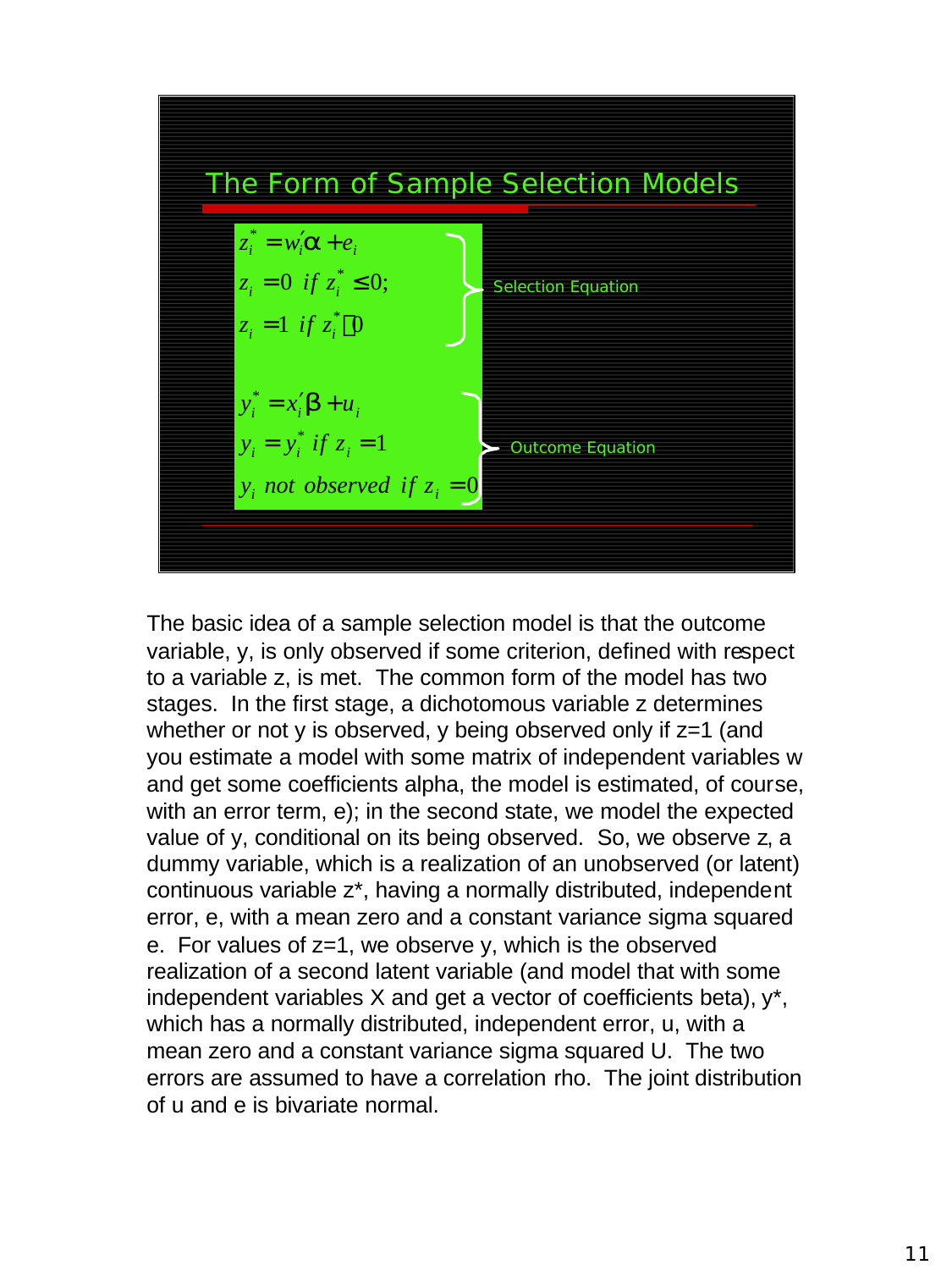

In order to see where this bias comes from, let us consider heckman's selection model is slightly more detail.

(CLICK)To begin with, we estimate a probit model for the probability that z=1, in our example, for the probability that a household's income is above the poverty line. This model is estimated with all of our observations using a set of covariates called w and yielding a coefficient vector alpha.

(CLICK)The second step is to estimate the expected value of the outcome dependent variable, y, conditional on  $z=1$  and the variables denoted x. This yields a coefficient vector beta. Skipping ahead a few steps, we end up with equation (1).

(Click)To evaluate the conditional expectation of U in equation (1) we make use of the fact that the expected value of one of the variables in a bivariate distribution (in this case U) censored with respect to the value of the other variable (in this case e) is given by equation (2).

(CLICK)Inserting equation (2) into equation (1) we get equation (3), which gives the expected value of y given that  $z=1$  – exactly what we are looking for in our outcome equation.

(CLICK)To estimate the OLS, we first that the probit results and, for the subsample for whom  $z=1$ , we compute the estimate of little phi over big phi, the inverse mills ratio, symbolized by lambda. Then, for this same subsample, we use OLS to regress y on X and on our estimate of lambda. This will yield estimates of of the familiar vector of coefficients (beta), and of theta, which is the covariance between u and e. Equation (4) shows that the resulting estimates of the vector beta, in general, will be biased if the variable lambda has been omitted. The problem of sample selection bias thus becomes equivalent to a misspecification problem arising through the omission of a regressor variable. There are only two cases where bias will not be a problem: First, if rho =0, second, if the correlation between the estimate of lambda and any x variable is zero. We will come back to this last point when we estimate one of these models on the machines.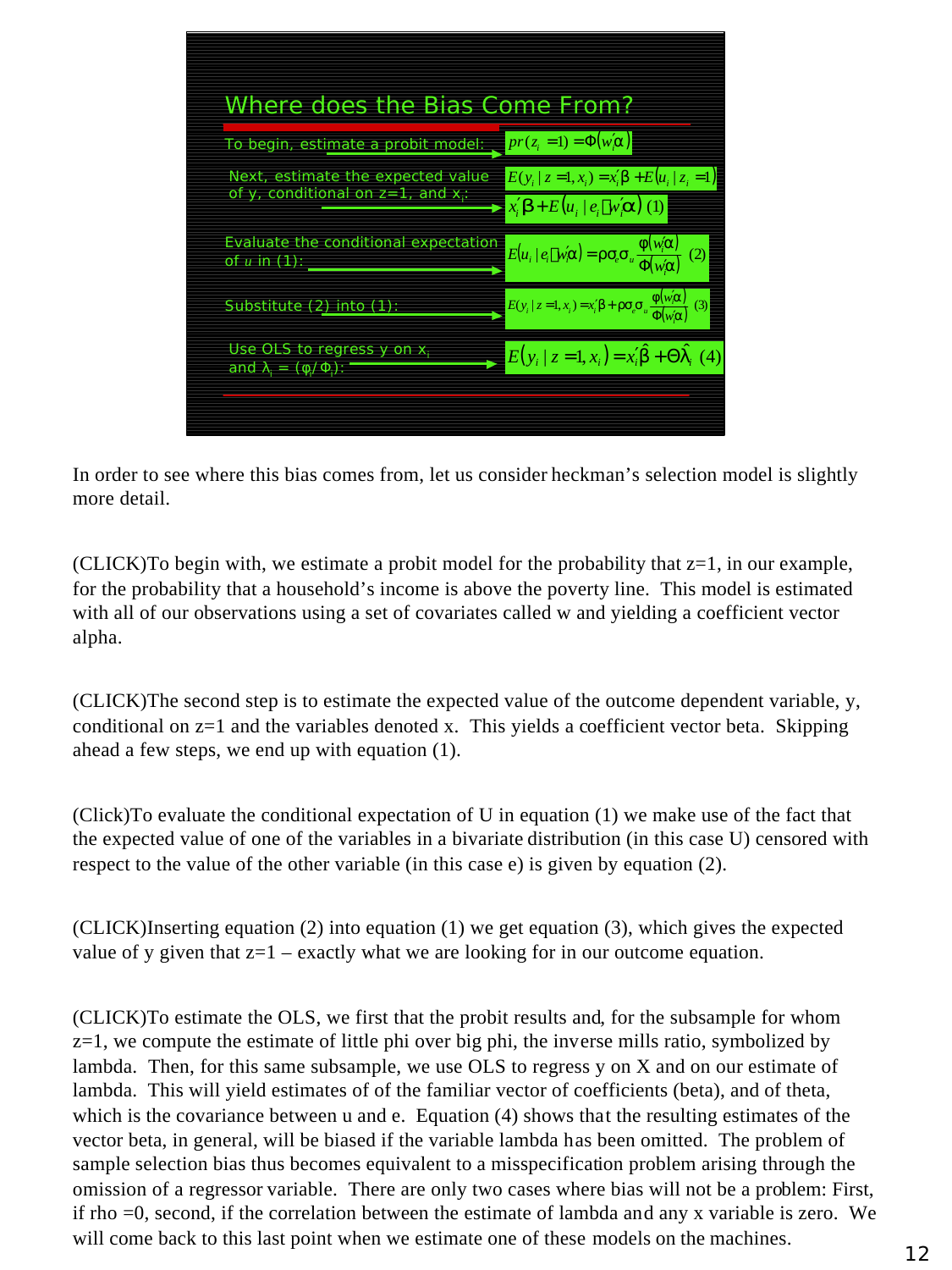

The likelihood function for the Sample selection model is quite complicated, Heckman did win a nobel prize for this, but showing it illustrates the same point in a different way. (CLICK) Note here that if rho =0 the likelihood function can be split into two parts: a probit for the probability of being selected and an OLS regression for the expected value of Y in the selected subsample.

Furthermore, because these two parts share no common parameters, the can be estimated separately. This shows that if there is no residual correlation between e and u, the simple OLS approach is all we need to explain Y. Herein lies the most important fact about sample selection models: it is not the fact that observations on Y are only available for a selected sample that causes the difficulty; rather, it is that the selection is not random with respect to Y. We will revisit some of these points when we interpret the results from the heckman model we are about to estimate.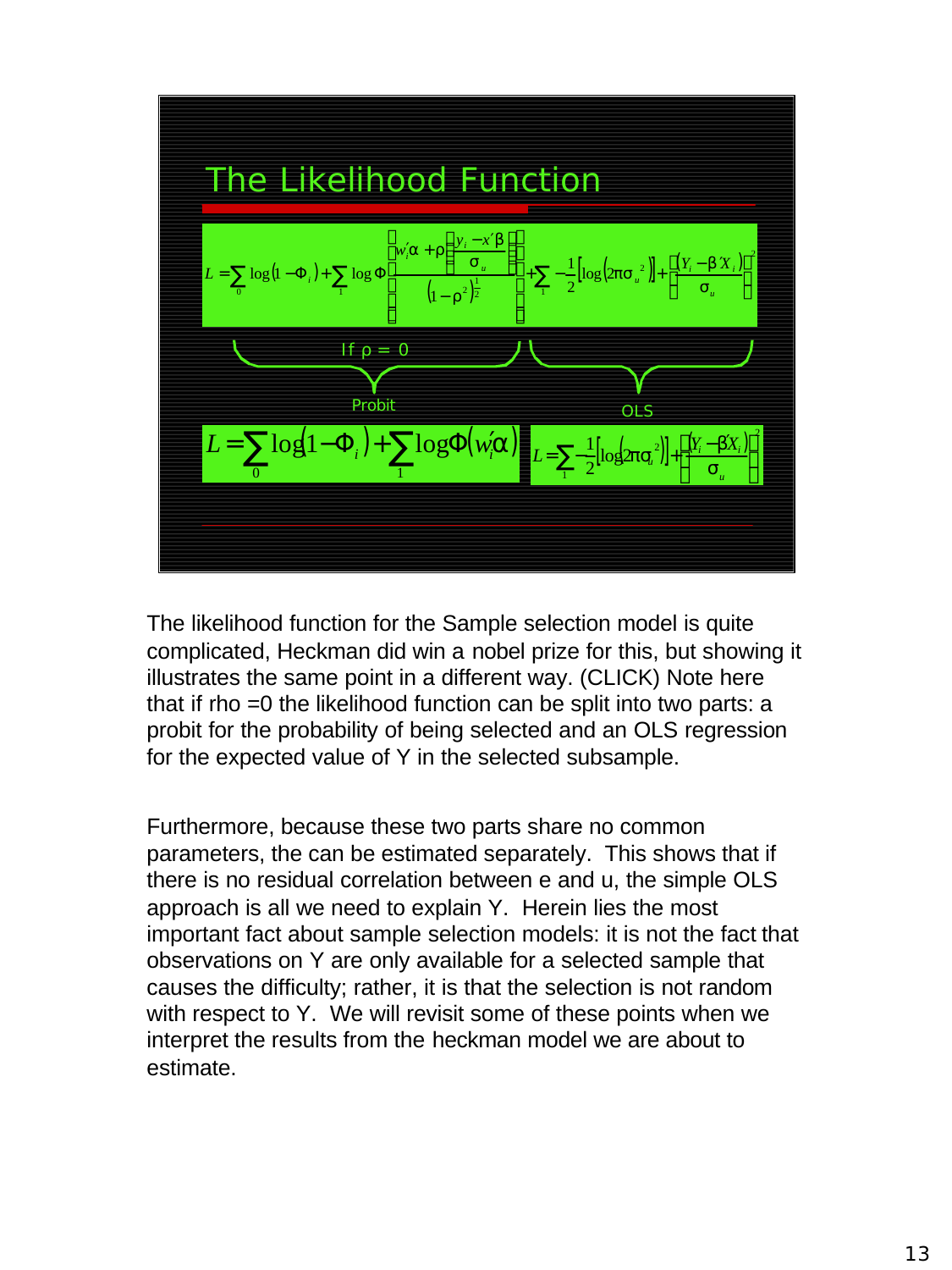

Alright, now we officially know enough about sample selection models to be able to estimate one. So, (CLICK) log in, if you have not already done so. If you do not have a network account raise your hand and I will come log you in. (CLICK) Open Stata, there should be an icon on the desktop. If not do it from the start menu. (CLICK) The first thing you should do is open a log file so you can save all we do today. If you don't have a network place to save, save it to the desktop and we will get you a disk to transfer the file to. (CLICK) We need to increase the memory stata is using, so type setmem 100m. (CLICK) Now get the data, some real live dissertation data I would point out, from the I: drive at the location on the screen here. (CLICK) After the data comes up in stata, open a notepad. (CLICK) Once the notepad is open, find and open the text file called heckcode. It is in the same file as the data was on the I: drive. We'll be cutting and pasting some stuff from here to minimize the amount of typing you need to do. (CLICK) Copy that first line of text from the hackcode file into the command line in stata. Note that you will need to use edit… paste in stata, right mouse clicking does not work. After that is pasted, hit enter. Stata is now estimating a sample selection model on the data.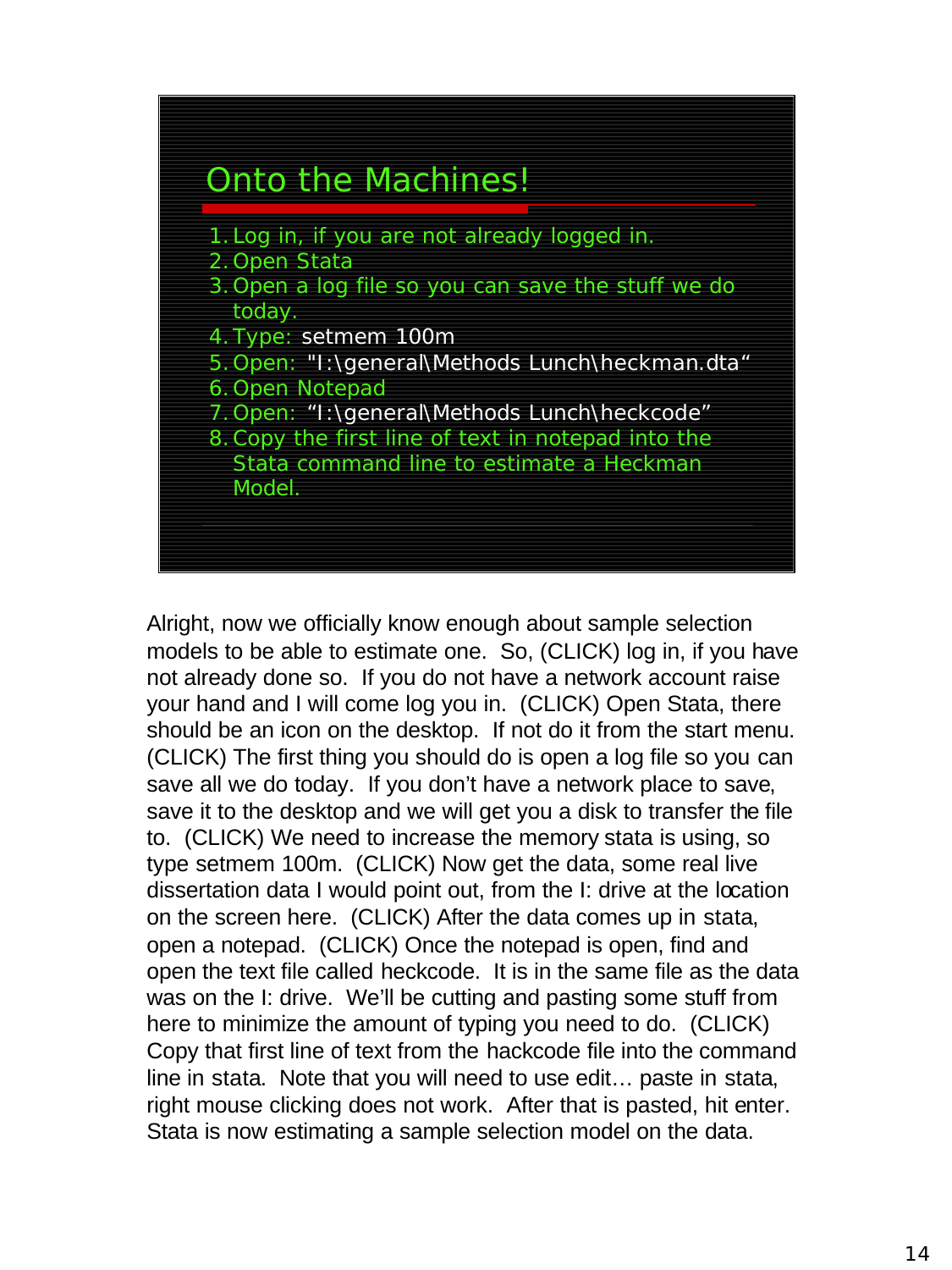| Estimating a Heckman Model in Stata 7.0<br>$-101 \times$<br><b>Intercooled State 7.0</b><br>Edit Frefs Window Help<br><b>Tão</b><br><b>SHEE</b> 3 HE 0 8<br> 84 <br><b>Chain Books</b><br>建築<br>egreenice hocket uith eangle selection)                                                                                                                                                  |                     |
|------------------------------------------------------------------------------------------------------------------------------------------------------------------------------------------------------------------------------------------------------------------------------------------------------------------------------------------------------------------------------------------|---------------------|
|                                                                                                                                                                                                                                                                                                                                                                                          |                     |
|                                                                                                                                                                                                                                                                                                                                                                                          |                     |
|                                                                                                                                                                                                                                                                                                                                                                                          |                     |
|                                                                                                                                                                                                                                                                                                                                                                                          |                     |
| a litelitood - 7016.996                                                                                                                                                                                                                                                                                                                                                                  | Censoring           |
| <b>Beide Erry</b><br>Park and<br><b>1951 Conf. Internet3</b><br>Coat                                                                                                                                                                                                                                                                                                                     |                     |
| betič<br><b>Learne</b><br><b>Line of Co.</b><br>Outcome eq. Results<br><b>BATTLE TOP</b><br><b>ALL 14</b><br>a<br>an trans<br>10.04/MK<br>語<br>6.709360<br><b>San Francis</b><br>妄<br><b>TEMPLE</b><br><b>STARTED</b><br>.431213<br>18.<br>4.1209019<br>11.70000<br>Ð<br>0.720<br>0.039167<br>$-0.0014$<br>17.37130<br><b>ALC STORY</b><br><b>Banda</b><br><b>SM. INVOLT</b><br>111.9677 |                     |
| ali namri am<br>$-.000000016$<br><b>LEGISTING</b><br>$-1.2$ , taung,<br>3L 23BYAN<br><b>LEMISSION</b><br>10011091<br>0021413<br>$-10.1466$<br><b>STATISTICS</b><br>$- \frac{0.0022101}{1.9011100}$<br>-0191134<br>10051616<br>011<br><b>LUIS NO</b><br><b>.</b> more<br>74<br>Selection eq. Results<br>max<br>mme<br>mm<br><b>COTAL</b><br><b>Bankara</b><br>つくちともの                      |                     |
| 1:10<br><b>TANK</b><br><b>STATE</b><br>ぶぶ<br><b>ANTIQUES</b><br><b>COLOR</b>                                                                                                                                                                                                                                                                                                             |                     |
| 0.098<br><b>CREZILI -</b><br>4.41<br>of indept equal (rep = D);<br>CABATA                                                                                                                                                                                                                                                                                                                | Rho is significant! |

While the model is converging, I'll tell you a little about the data. The unit of observation is the interstate dyad year. The dependent variable in the outcome equation (brl2) is a measure of dispute severity. Now, most dyads do not have interstate disputes, so the selection equation predicts which dyads will have a dispute (the dependent variable there is disputex). That equation is the well known democratic peace equation. I could go lots more into detail about these results, but I will spare you. Notice that some of the variables in the outcome equation are also in the selection equation, this is going to have implications for interpretation.

(CLICK) OK, by now you should have results on the screen that look something like this. There are a couple of things to notice. (CLICK) First, stata gave you estimates for two equations. The results for the selection equation are on the bottom (CLICK) and the results for the outcome equation are on the top (Click). You can also see (CLICK) at the top that there are 31,132 observations in the dataset, but that 30315 of them are censored  $(Z=0)$ , which means we do not have observations on the dependent variable in the outcome equation (BRL2 or y). And you can see (CLICK) that stata gives you an estimate for rho, and tests that estimate and in this case we can reject the null that rho  $= 0$ , so indeed we should be using a Sample Selection model on this data!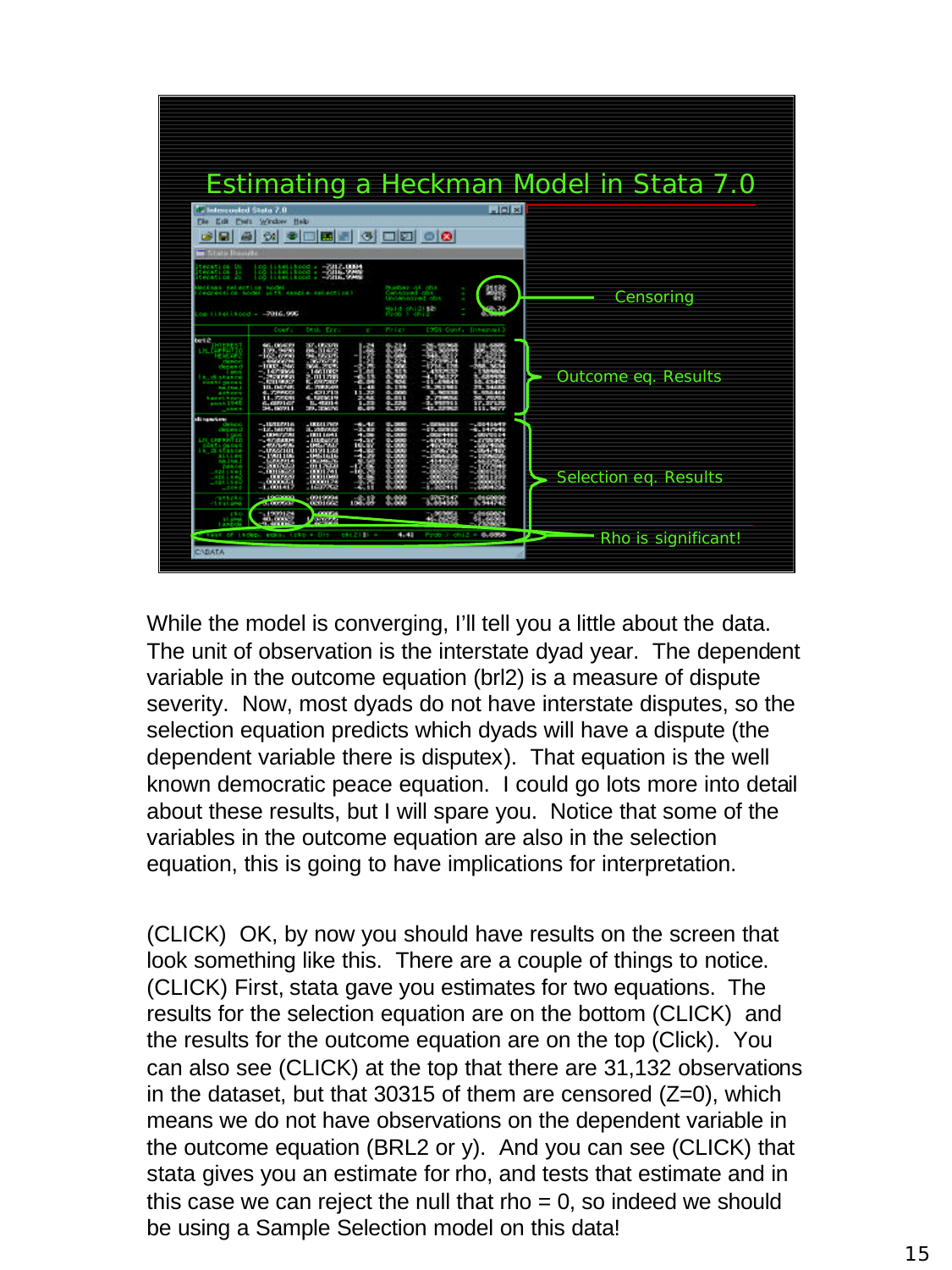| <b>Interpreting the Coefficients</b>                                                                                                                               |
|--------------------------------------------------------------------------------------------------------------------------------------------------------------------|
| $\frac{\partial E(y \overline{z^*} > 0, x)}{\partial x_k} = \boldsymbol{b}_k - \boldsymbol{a}_k \boldsymbol{r} \boldsymbol{s}_u \boldsymbol{d}(-w \boldsymbol{a})$ |
| For LN CAPRATIO                                                                                                                                                    |
| $\beta_k = 139.95$ $\alpha_k = -.48$ $\rho = -.194$ $\sigma_n = 48.89$                                                                                             |
| gen real_Incap = 139.95 - (-.48*-.194*48.89*Dpr)                                                                                                                   |
| Variable Obs<br>Mean<br>Min<br>SD.<br>Max<br>------------------                                                                                                    |
| real_lncap 31170 135.9 .162 135.6062 137.0012                                                                                                                      |

Once the model is estimated we are probably interested in substantively interpreting the coefficients in the outcome equation. You may think that, because the outcome equation is analogous to an OLS, interpretation is easy. But, this is not the case for some variables in the model. If a variable appears ONLY in the outcome equation the coefficient on it can be interpreted as the marginal effect of a one unit change in that variable on Y. If, on the other hand, the variable appears in both the selection and outcome equations the coefficient in the outcome equation is affected by its presence in the selection equation as well. Sigelman and Zeng give us the marginal effect of the kth element of x on the conditional expectation of y as this formula. (CLICK) Beta is the coefficient in the outcome equation, alpha is the corresponding coefficient in the selection equation, rho (which stata spits out) is the correlation between the errors in the two equations and sigma is the error from the outcome equation (which stata also spits out) and d is a function of the inverse mills ratio (remember that from a few slides back), which we can compute.

An example is useful, because this rather daunting formula can be pretty easily computed in stata. Notice the variable LN\_Capratio appears in both the outcome and selection equations in the model we just ran, so interpreting that beta as an OLS coefficient would be wrong. We have all of the components to this equation right on our output (CLICK), except for the function d. In order to get that function we first generate the probability that an observation will be selected. Go to the heckprob text file and copy the next line of code (predict selxbpr, xbs) and paste it into the command line. Hit return. The we need to generate the inverse mills ratio, so go back to the text file and copy the next line of code (gen testpr = normden(selxbpr)/norm(selxbpr)) into the command line, and hit return. Finally, we need to get the proper function, which is the inverse mills ratio multiplied by the inverse mills ratio plus the probability of being selected, so go back to the text file and copy the next line of code (gen  $Dpr =$ testpr\*(testpr+selxbpr)) and paste it into the command line. That is it, you have everything you need to adjust the coefficients in the outcome equation, so you can calculate the real ln capratio coefficient with this formula (CLICK) which you can also copy out of the text file and paste into the command line so you don't have to type it. This will give you an estimate of the adjusted beta for every observation in the data, so what segilman and zeng say to do is use the average of these, and assess the sensitivity. So, sum the new variable (which you can do by copying the final line of code from the text file into the command line), and you should get something that looks like this (CLICK). Not too bad, the average beta is close to the estimated beta and the sensitivities are tight.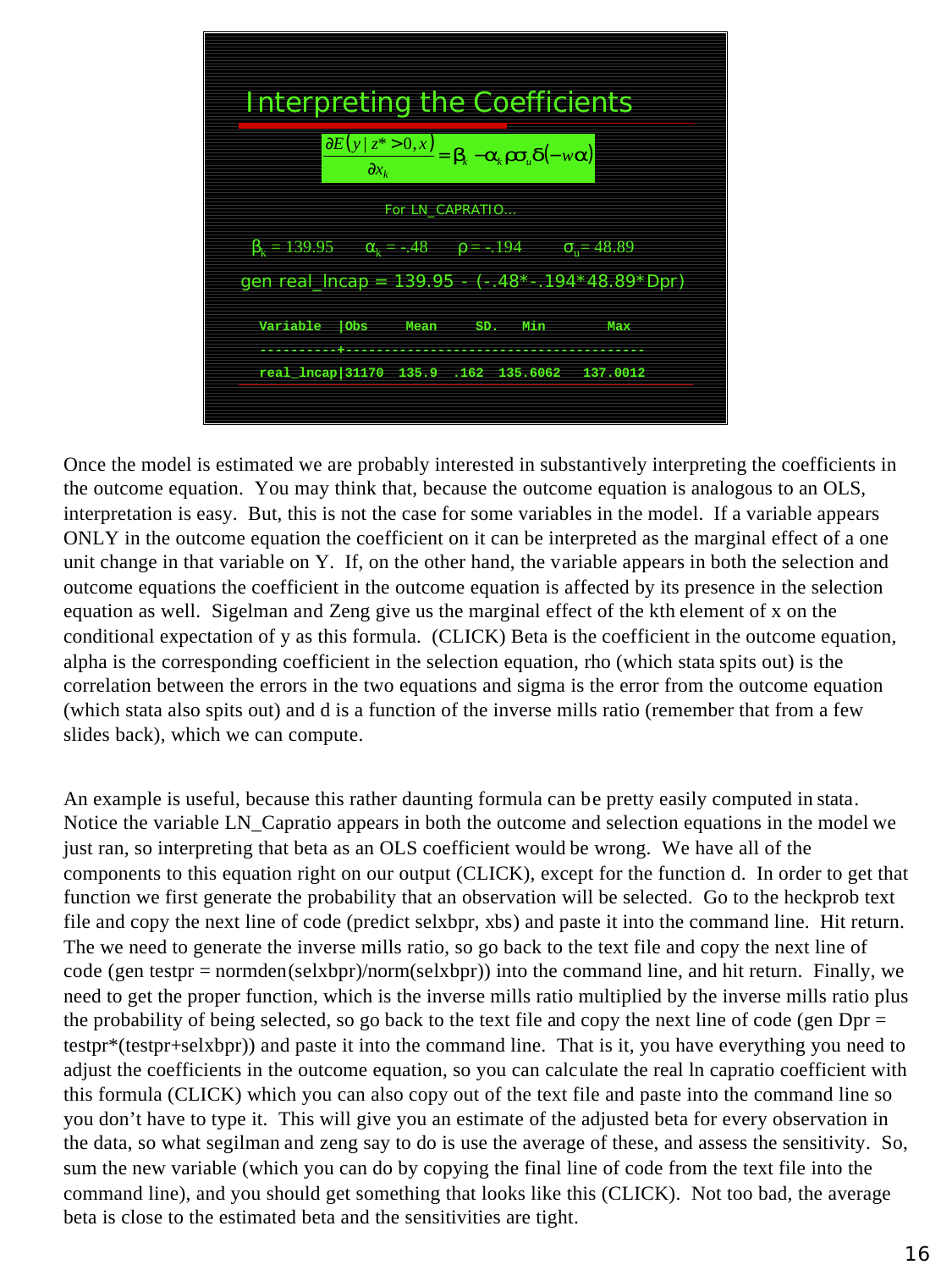

Some people who use sample selection models do not even mention rho, others try to interpret it. I think interpretation is a risky strategy (CLICK).

Generally speaking if rho is negative, any component of the error that makes selection more likely makes y less. So in the equation we just estimated recall that dyads were selected if they had a militarized interstate dispute and Y was the severity of the dispute. I could think of a possible explanation for this. There are plenty of things we cannot observe (or not observe well) in international relations. Erik Gartzke wrote an article in the journal international organization about this called, war is in the error term. One such thing in this case could be resolve. So the interpretation would go something like this… when two states have a disagreement they are more likely to militarize that disagreement the more resolved they are to winning it, but once the dispute is militarized both sides realize the resolve of the other and, not wanting to have a long, costly conflict, work out a solution short of war (so Y is less).

But, I don't interpret rho in my dissertation because its nature makes it extremely sensitive to model specification. (Click) Remember rho is the correlation between the errors in the selection and outcome equations. Errors are, of course, necessarily tied up with model specification. So, alternative specifications change the errors, which in turn changes rho. Moreover, the correlation, I think, should be thought of as intrinsic to the model. In other words, we assume rho does not equal zero in the theoretical model that we posit for the population and not simply for the sample in which we may have omitted some varaible common to x and z. Thus, whatever is the cause of the correlation between u and e should be inherently unmeasurable.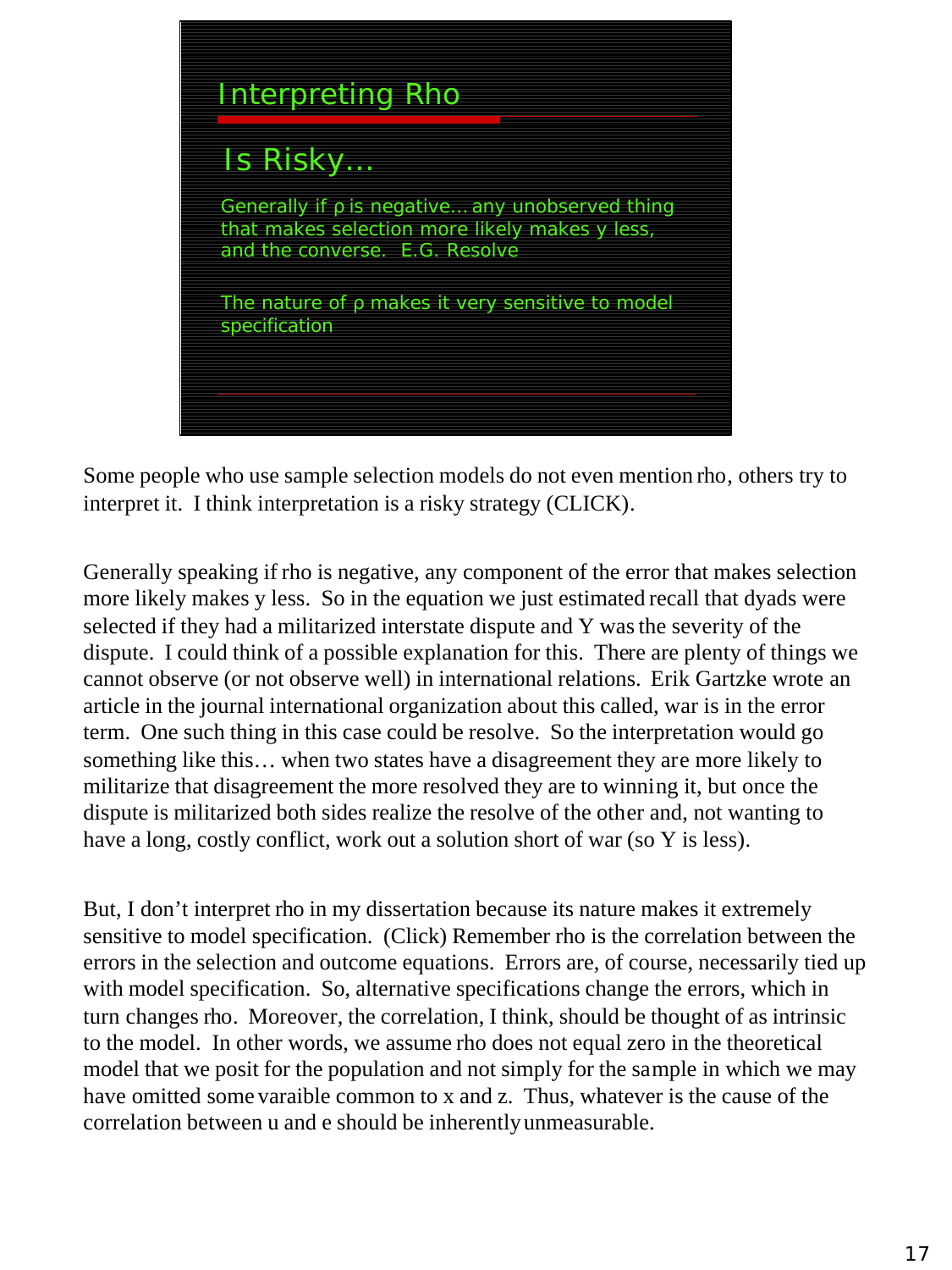

It is possible to estimate a sample selection model when both dependent variables (selection and outcome) are dichotomous, but we would not run a regular heckman model (this would be akin to running an ols on a binary dependent variable), we would do a censored probit. I will dispense with the likelihood function stuff, you can trust me on this (or consult Greene or Dubin and Rivers), but the censored probit is like running two probits linked by correlated errors. If the errors are uncorrelated, you can unlink the likelihood and run separate models on the selection an outcome equations.

We can provide a stata example, but you will need to open a new dataset. (Click) First, type clear in the command line. (Click) Now, go back to the I general folder where you found the first dataset and open the dataset entitled censored probit. While it is opening let me tell you a little about the data. It is from a paper that Paul Fritz and I have that tests whether great power actually balance as often as balance of power theory says they do. We find they do not, and we are going to estimate an equation to explain the likelihood of bandwagoning behavior (which is the opposite of balancing). The only reason I bring this up is because I want to give you access to two very cool programs I have written to aid in the interpretation of this type of model.

(Click) Once the data is opened, go back to the heckcode notepad and copy the next line of code into the stata command line. Note that the command for a censored probit is heckprob (see if you win a nobel prize, the folks at stata will name not one, but two, commands after you.)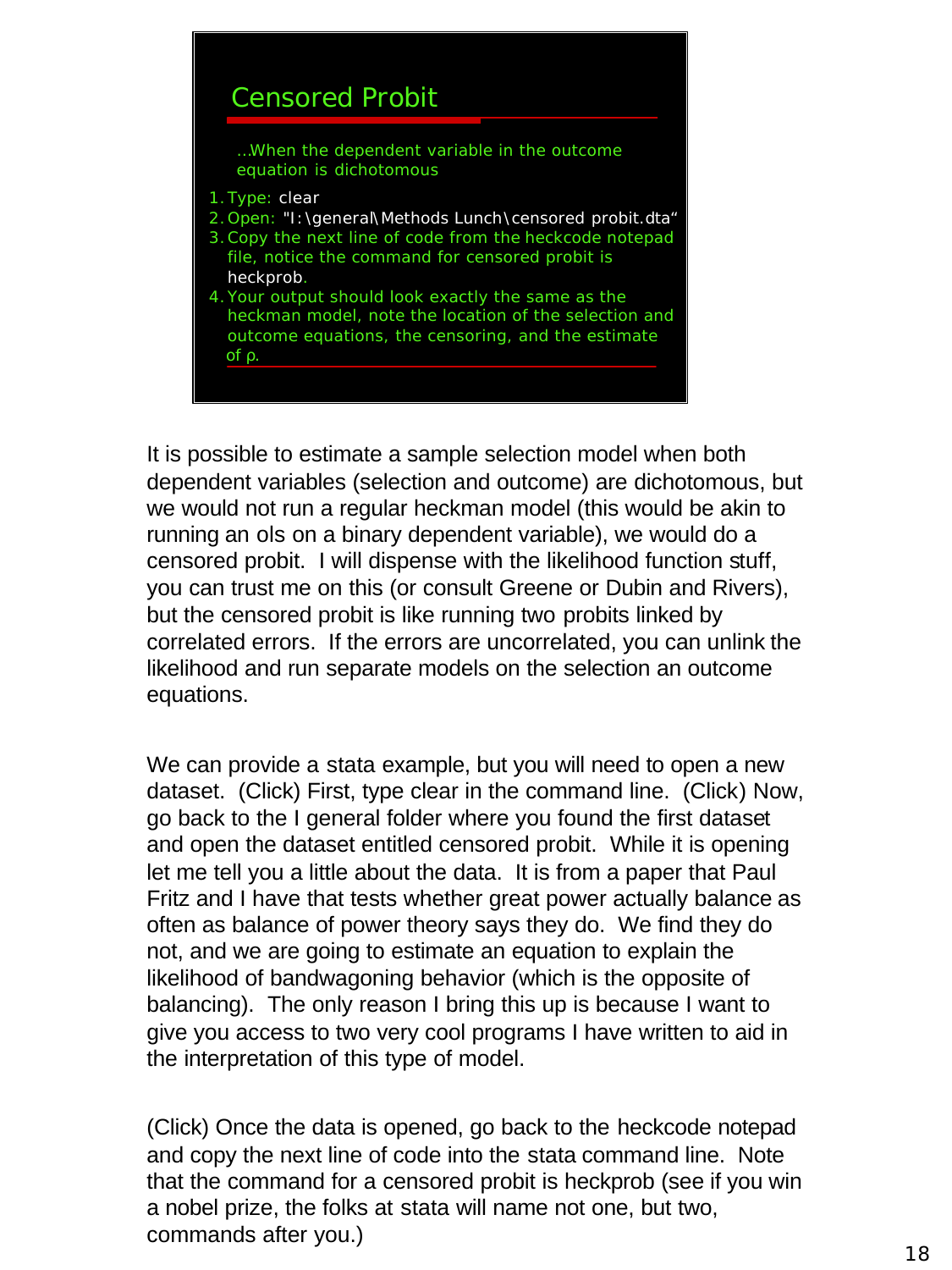

One of the most important things in selection modeling is having a robust selection equation. We can see from the censored probit estimates that you just got, that the selection equation in this case has lots of very statistically significant coefficients. And I can tell you that they are all in the correct direction. Turns out we know a lot about whether great powers will sign alliances. Yet, having significant coefficients in and of itself is not enough to say that the selection equation is robust. One thing we might think about doing it running the selection equation by itself (as a probit) and seeing what percentage of cases it correctly predicts.

Generally, what people do in this case is to calculate xb and say those predictions with likelihoods greater than .5 are 1's and those predictions with likelihoods less than .5 are zeros, then compare this to their dependent variable and see how many they got right. Michael Herron (Political Analysis 1999?) argued (in a very clarify sort of way) that this is less than correct because we are not incorporating the uncertainty that is associated with our model estimates (the standard errors) into the prediction. He argued, instead, we should use simulation to calculate the percent correctly predicted, and here is how. (CLICK)

We need to get estimates from our model that reflect some sort of uncertainty. We can do this by capturing the betas and the variance-covariance matrix post-estimation in stata, they we can draw uncertain estimates from the normal distribution where the mean for each beta is its estimate from the probit model we just ran and the variance for each beta is taken directly from the variance-covariance matrix we just capture. A couple of notes: DON'T DO THIS NOW. It would take about 20 minutes because the default in stata is to draw as many estimates as there are observations in your data (in this case 10980). I have already drawn them, and they are in the data set. Second, the b16-b33 are the random names I named these new variables, they are 16<sup>th</sup> through the 33rd variables in the censored probit if you started counting from the top. (Click)

I have written a do file to do the rest, so in stata, click file and do. When the dialog box pops up change the folder to I/General/Methods Lunch/ePCPtest.txt. Note you will have to change the file type to all files because this is a text file and not a stata .do file. Stata will now do a 10 loop simulations, that basically calculate linear prediction for each observation in the data set, factoring uncertainty into the estimates, according the the Herron method. I would encourage you, if you are interested, to compare this do file to the herron article. If the programming and code looks unfamiliar, I would encourage you to come back for my PRL brownbag on programming in stata.

The rest of what you need to do is in a do file in the same folder on the I drive that the rest of the stuff is in.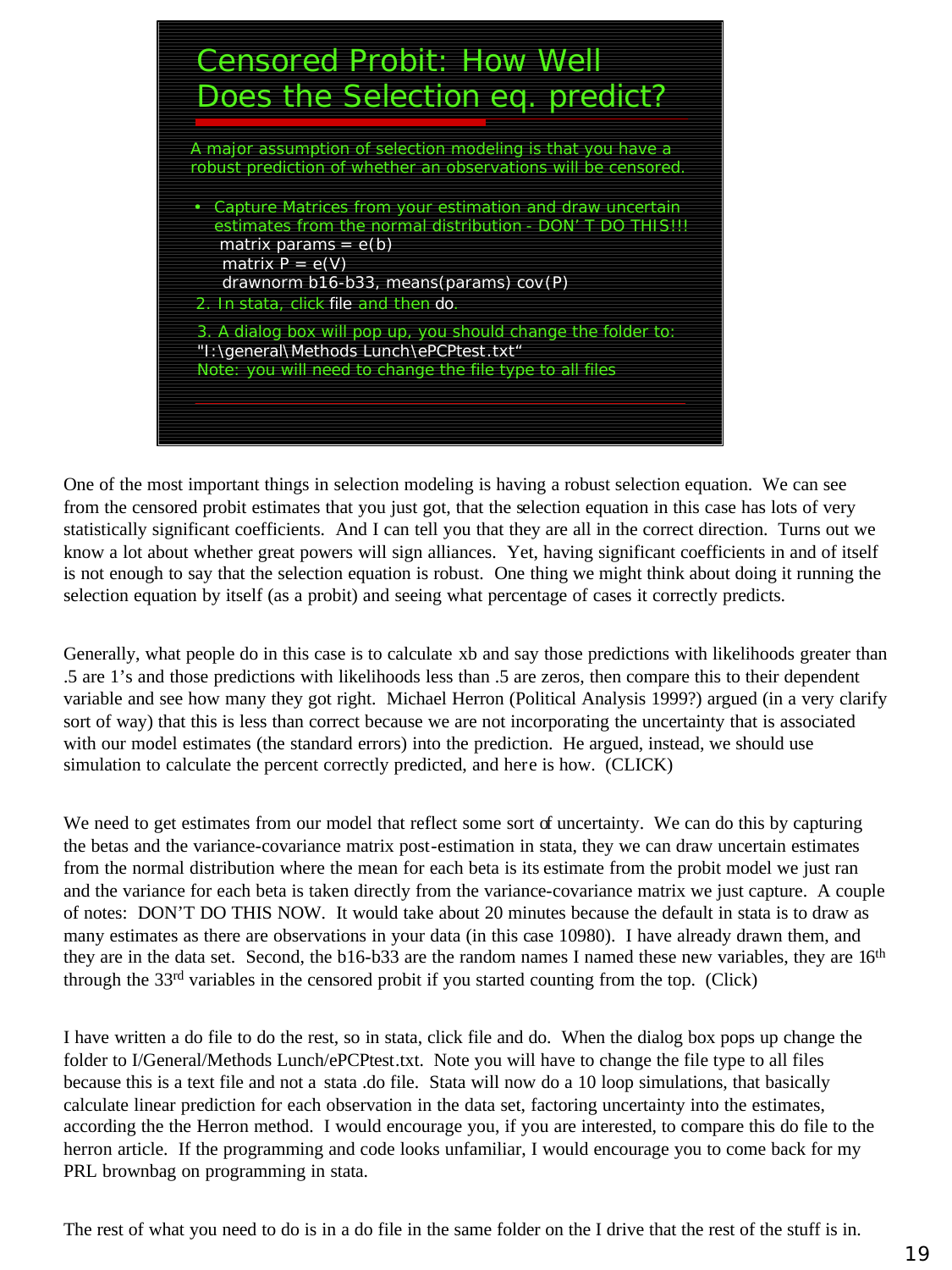

In general, we would want to run more simulations than just ten, usually a thousand, but that would take a long time. What we see here, is that our selection equation really predicts very well. You could say something like… it predicts 91.53% of Great Power alliance onsets between 1816 and 1992 correctly, and we are 95% sure that it predicts at least 91.33% correctly. Cool, huh?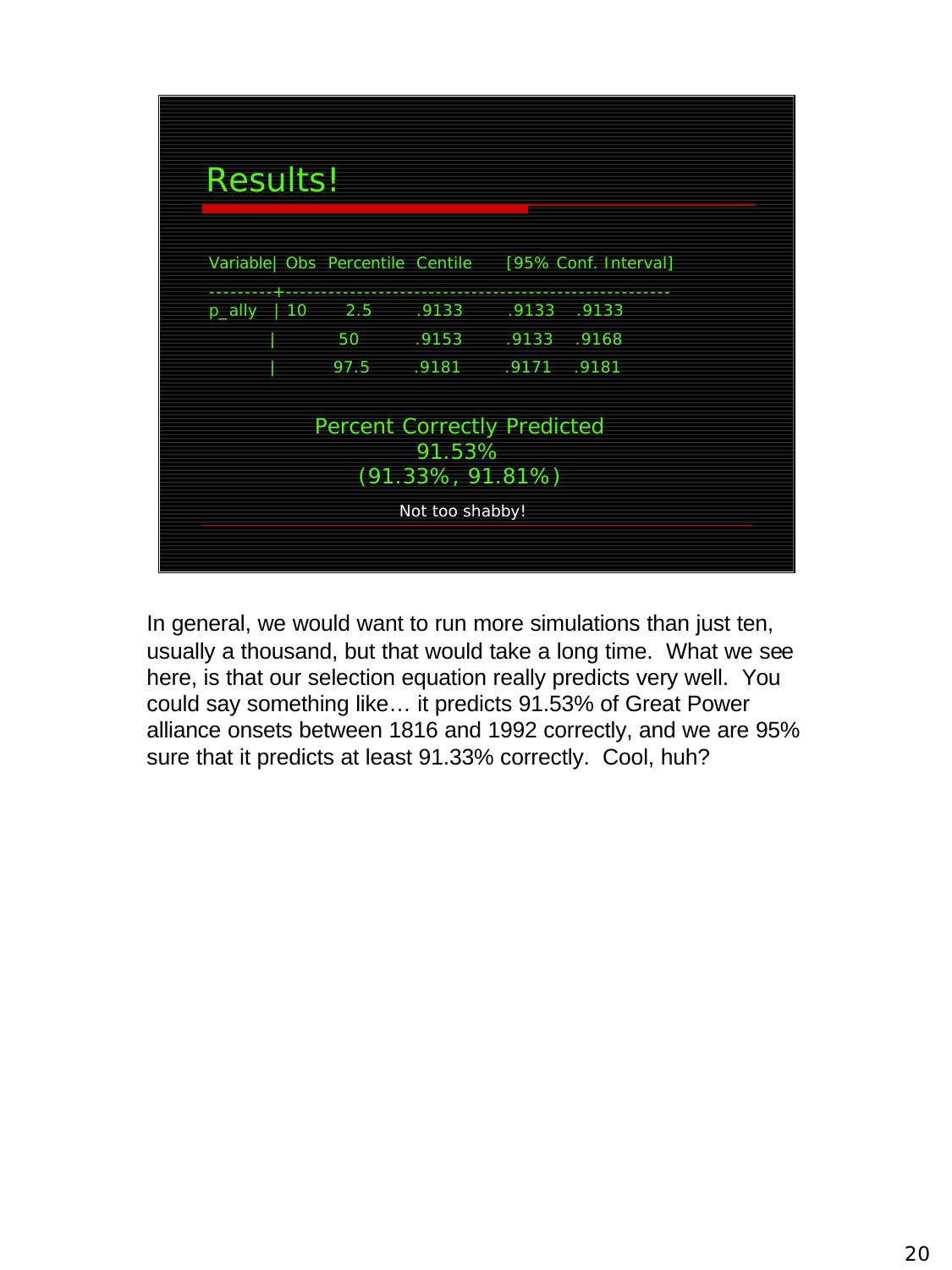

One of the most influential stats articles in recent years was King et al.'s "Making the Most of Statistical Analysis" in which they introduced their software clarify. One of the central arguments of the article (as we've sort of touched on a couple of times up until now) was that while it is laudable that political scientists are increasingly turning to substantive interpretation of their model results through predicted probabilities, first differences, and the like; they often do it wrong. Calculating a predicted probability requires, basically, multiplying Xb – which is what most people do. However, the betas are uncertain – remember they have standard errors attached to them! (Click)

Clarify is a great program that supports a number of statistical models. Unfortunately sample selection models are not among them, but we have everything we need to do clarify like stuff on our results already in the data. The first thing you would need to do, but don't do here, is parallel to what we did to calculate the percent correctly predicted. We need to reestimate the censored probit model, capture the vector of parameters and the variancecovariance matrix, and draw uncertain betas for all parameters in the model. Actually, if you were doing this on the exact dataset in front of you, you would have to drop the betas you generated for the percent correctly predicted estimate. So, don't do this (CLICK).

Now we can run a simulation program to generate first differences, with clarify-like uncertainty, for, say, the first variable in the model. (CLICK) In stata, click file… do…, change the file type to all files and surf over to our folder on the I: drive, and select the clarify text file. What this program is doing, and see Rich Timpone's 2002 Political Analysis article for details, is generating an uncertain base model prediction for the probability of bandwagoning (remember, that was our dependent variable in the outcome equation). Then, it is calculation an uncertain model prediction for when we add one standard deviation to that first variable. We will be able to take the results from this simple .do file and calculate one first difference.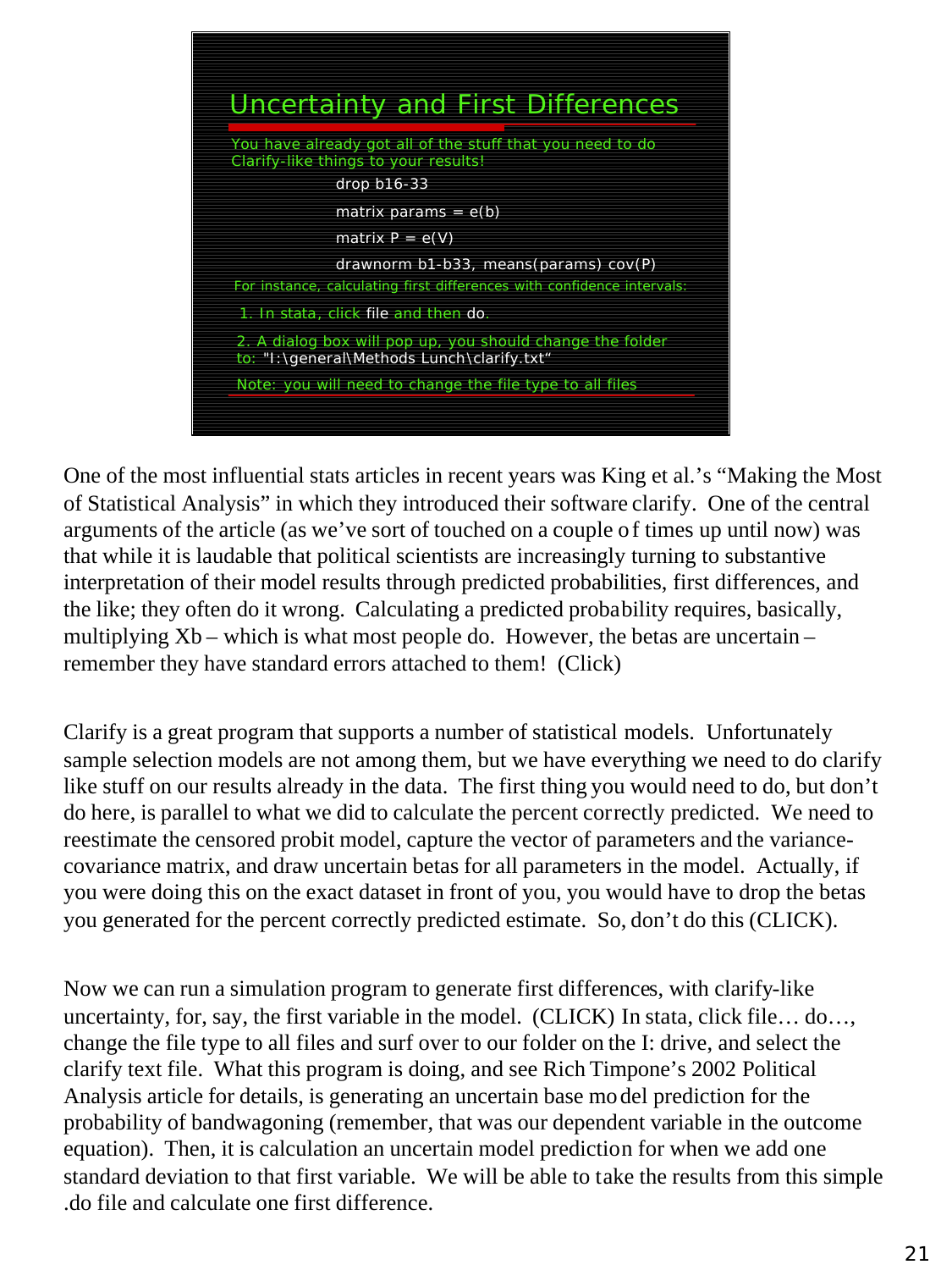| .0046109<br>.0046109<br>10<br>2.5<br>base_bwagon<br>50<br>.0100439<br>.025488<br>97.5<br>.0216371<br>intsim1_m2sd<br>10<br>.0000729<br>.0000729<br>2.5<br>.0008054<br>50<br>97.5<br>.0051542 |  |  | .025488 | .0054579<br>.0055462 .0192198<br>.000089<br>.0001188 .0025754<br>.0031591 .0051542 |
|----------------------------------------------------------------------------------------------------------------------------------------------------------------------------------------------|--|--|---------|------------------------------------------------------------------------------------|
|                                                                                                                                                                                              |  |  |         |                                                                                    |
|                                                                                                                                                                                              |  |  |         |                                                                                    |
|                                                                                                                                                                                              |  |  |         |                                                                                    |
|                                                                                                                                                                                              |  |  |         |                                                                                    |
|                                                                                                                                                                                              |  |  |         |                                                                                    |
|                                                                                                                                                                                              |  |  |         |                                                                                    |
|                                                                                                                                                                                              |  |  |         |                                                                                    |
|                                                                                                                                                                                              |  |  |         |                                                                                    |
|                                                                                                                                                                                              |  |  |         |                                                                                    |
|                                                                                                                                                                                              |  |  |         |                                                                                    |
|                                                                                                                                                                                              |  |  |         |                                                                                    |
|                                                                                                                                                                                              |  |  |         |                                                                                    |

The loop should take about 30 seconds to run. (CLICK) What I have included in the loop is a program to generate an uncertain XB, here the median of that prediction (the likelihood of a bandwagoning alliance) is about .01 with 95% confidence intervals of .0046 and .025. Then the program subtracts two standard deviations from the first variable in the model and recalculates XB, which you can again centile to get the median prediction (in this case around .00085) and the 95% confidence intervals around that (in this case 7.29e^-5 and .005). You can then calculate the percentage differences from the base to the altered model. Just eyeballing this one, we can see that a two standard deviation decrease in this variable is going to have a large substantive effect on the likelihood of bandwagoning – which is good, because that is what the paper was about. In practice, I should note, we would do a larger number of loops (generally 1000) and the confidence intervals would be tighter.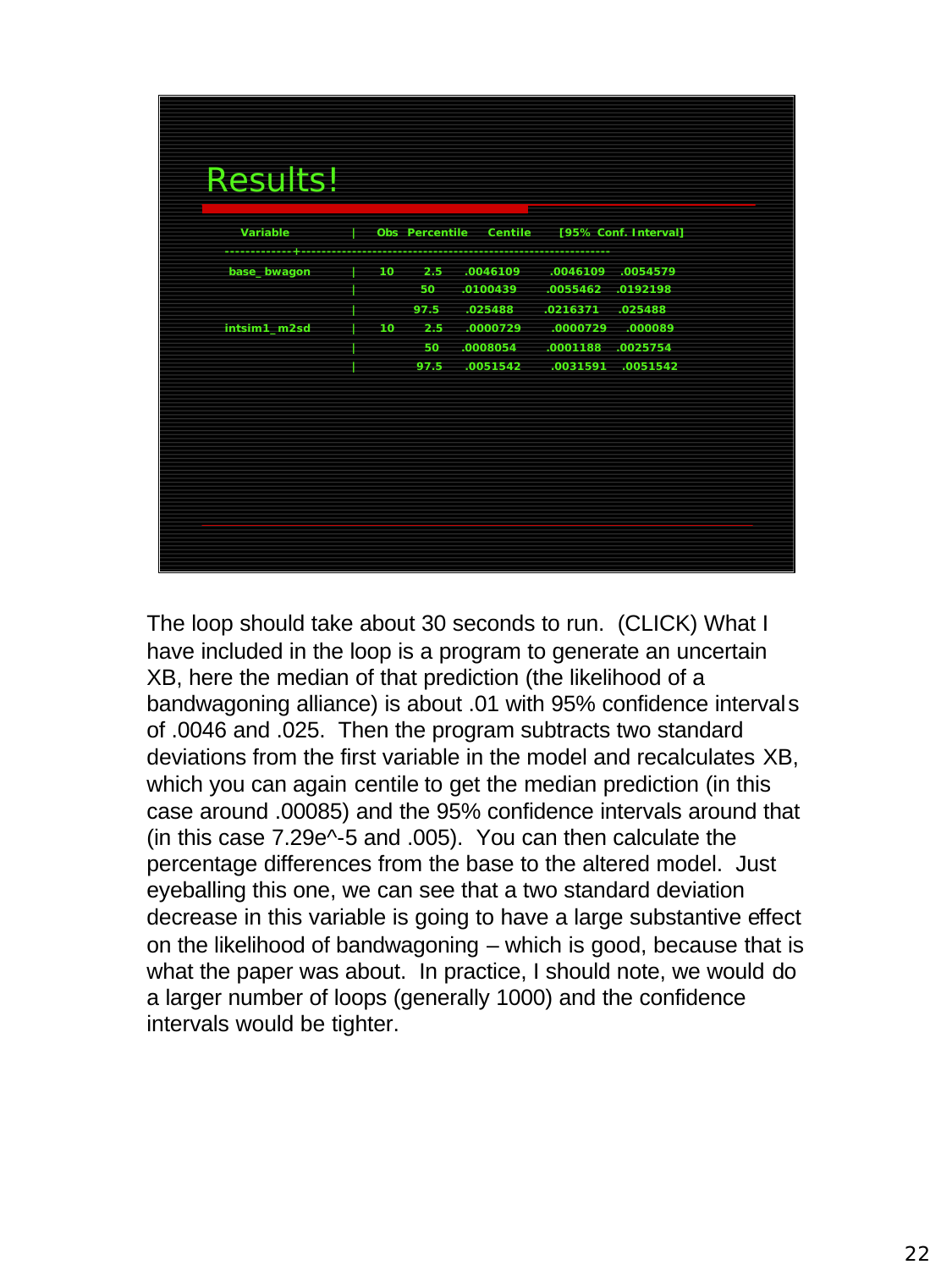| Results II--for the entire model |                                           |                                                                       |                                                          |                                      |                                             |  |
|----------------------------------|-------------------------------------------|-----------------------------------------------------------------------|----------------------------------------------------------|--------------------------------------|---------------------------------------------|--|
|                                  | Minus 2 SD<br>$-94.9$<br>$(-98.9, -85.5)$ | Minus 1 SD<br>$-71.1$<br>$(-87.1, -51.7)$                             | <b>Continuous Variables</b><br>Interest Similarity any   | Plus 1 SD<br>220.3<br>(126.7, 259.7) | Plus 2 SD<br>469.1<br>(217.6, 691.1)        |  |
|                                  | 41.5<br>(23.3, 49.3)                      | $9.9 -$<br>$(-3.1, 10.0)$                                             | Interest Similarity <sub>Other</sub>                     | $-35.2$<br>$(-57.0, -16.1)$          | $-51.0$<br>$(-72.5, -24.6)$                 |  |
|                                  | $-12.1$<br>$(-15.3, -4.7)$                | $-6.4$<br>$(-8.3, -2.2)$                                              | Regime Dissimilarity <sub>Ally</sub>                     | 7.1<br>$(-2.9, 10.4)$                | 15.5<br>$(-0.6, 23.7)$                      |  |
|                                  | 15.2<br>(13.1, 15.4)                      | 7.4<br>(4.0, 8.1)                                                     | Regime Dissimilarityoner                                 | $-6.2$<br>$(-7.0, -0.5)$             | $-10.4$<br>$(-12.6, -0.1)$                  |  |
|                                  | $-9.1$<br>$(-52.0, 29.9)$                 | $-6.4$<br>$(-39.6, 14.4)$                                             | Common Threat <sub>ano</sub>                             | $-0.2$<br>$(-4.1, 7.5)$              | 4.0<br>$(-12.4, 7.4)$                       |  |
|                                  | $-5.9$<br>$(-21.4, 6.6)$                  | $-4.0$<br>$(-14.0, 3.4)$                                              | Common Threatener.                                       | 0.8<br>(0.2, 1.2)                    | 4.2<br>(2.6, 7.6)                           |  |
|                                  | 86.0<br>(48.0, 116.2)                     | $39+$<br>(23.1, 56.2)                                                 | Military Capability                                      | $-24.9$<br>$(-27.6, -11.7)$          | $-46.5$<br>$(-55.5, -25.3)$                 |  |
|                                  | $12.9 -$<br>$(-10.7, 30.0)$               | 7.0<br>$(-4.8, 14.1)$                                                 | Threat                                                   | $-1.0$<br>$(-1.9, -1.1)$             | $-5.1$<br>$(-5.3, -2.3)$                    |  |
|                                  | 44.8<br>$(-8.9, 66.7)$                    | 17.2<br>(16.9, 21.8)                                                  | Security                                                 | $-24.6$<br>$(-46.7, 4.2)$            | $-49.1$<br>$(-78.7, 19.1)$                  |  |
|                                  | 36.5                                      | 25.0<br>$(24.4, 37.3)$ $(15.9, 25.9)$<br>$\ddot{\boldsymbol{\theta}}$ | <b>Free Great Powers</b><br><b>Dichotomous Variables</b> | $-16.2$<br>т                         | $-32.2$<br>$(-22.2, -9.6)$ $(-42.3, -19.8)$ |  |
|                                  |                                           | 18.3<br>(9.0, 19.9)                                                   | Current War <sub>Ally</sub>                              |                                      | $-21.8$<br>$(-33.6,-12.6)$                  |  |
|                                  |                                           | -1.1<br>$(-3.1, 0.0)$                                                 | Current War <sub>nanz</sub>                              |                                      | $2.2 -$<br>$(-0.1, 3.3)$                    |  |
|                                  |                                           | 4.4<br>$(-3.3, 10.0)$                                                 | Colonial Contiguity <sub>an</sub>                        |                                      | $-3.5$<br>$(-9.3, 3.4)$                     |  |
|                                  |                                           | $-0.3$<br>$(-0.6, 0.2)$                                               | Colonial Contiguity <sub>outer</sub>                     | 0.3                                  | $(-0.1, 0.4)$                               |  |
|                                  |                                           |                                                                       |                                                          |                                      |                                             |  |
|                                  |                                           |                                                                       |                                                          |                                      |                                             |  |

If we wrote a much longer program, we could calculate these types of uncertain first differences for all of the variables in the model, for say plus or minus one or two standard deviations. If you did that, you would end up with a table that looked like this, except you would be able to read it.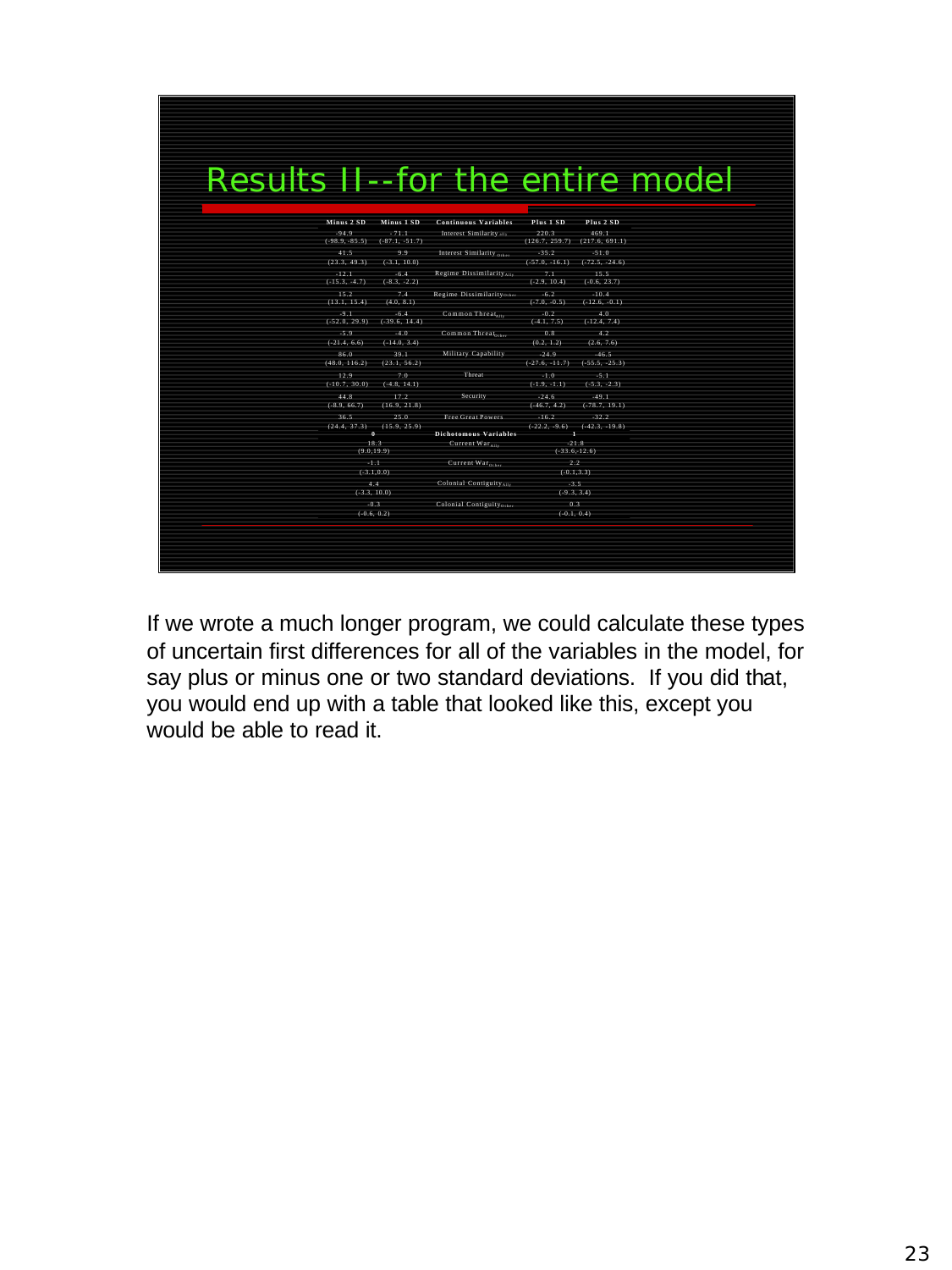

There are probably models related to the sample selection model in a number of different estimators of which I do not know. Sorry about that, you'll have to go out and find the stuff yourself. Consult Greene first.

(CLICK) One area in which there are clear links, however, is event count models. Event count models, in general, deal estimate the number of occurrences of an event, where the count of occurrences is nonnegative and discrete. Typically they employ the poisson distribution to estimate the count. Such models have been used to account for a number of diverse events, such as the famous study that analyzed the number of soldiers kicked to death by horses in the Prussian Army (Bortkewitsch 1898). Sometimes there in no reason to believe any of the possible counts are qualitatively different, but sometimes there is reason to believe that the zero counts are different from the non-zero counts. (CLICK)

Hurdle models account for this qualitative difference in the data generating process for zeros and nonzeros. In this model, a binary probit model determines whether a zero or a nonzero outcome occurs, then, in the latter case, a truncated poisson distribution describes the positive outcomes. The key here is that the nonzero outcomes in the second stage are exactly that, not zero. This presents conceptual problems when we begin to think of suitable applications, as will become clear in a minute. To be honest, I don't know of a statistical package that estimates hurdle models (perhaps limdep?), but this is the appropriate reference. (CLICK)

(lure, bait, time of day, temperature...). This type of model is estimable in stata with the command zip  $24$ (CLICK) Far more popular are the zero inflated models, like the zip model (this stands for zero inflated poisson). In the ZIP model the outcome can arise from one of two processes. In the first the outcome is always zero. In the other the poisson process is at work and the outcome can be any nonnegative number, zero included. Basically this model is akin to running a logit or a probit, linked to the count model for the nonnegative numbers. Consider an example from the stata manual… we may count how many fish arch visitor to a park catches. A large number of visitors may catch zero, because they do not fish (as opposed to being unsuccessful). We may be able to model whether a person fishes depending on a number of covariates related to fishing activity (camper, child, male…) and we may model how many fish a person catches depending on a number of covariates having to do with fishing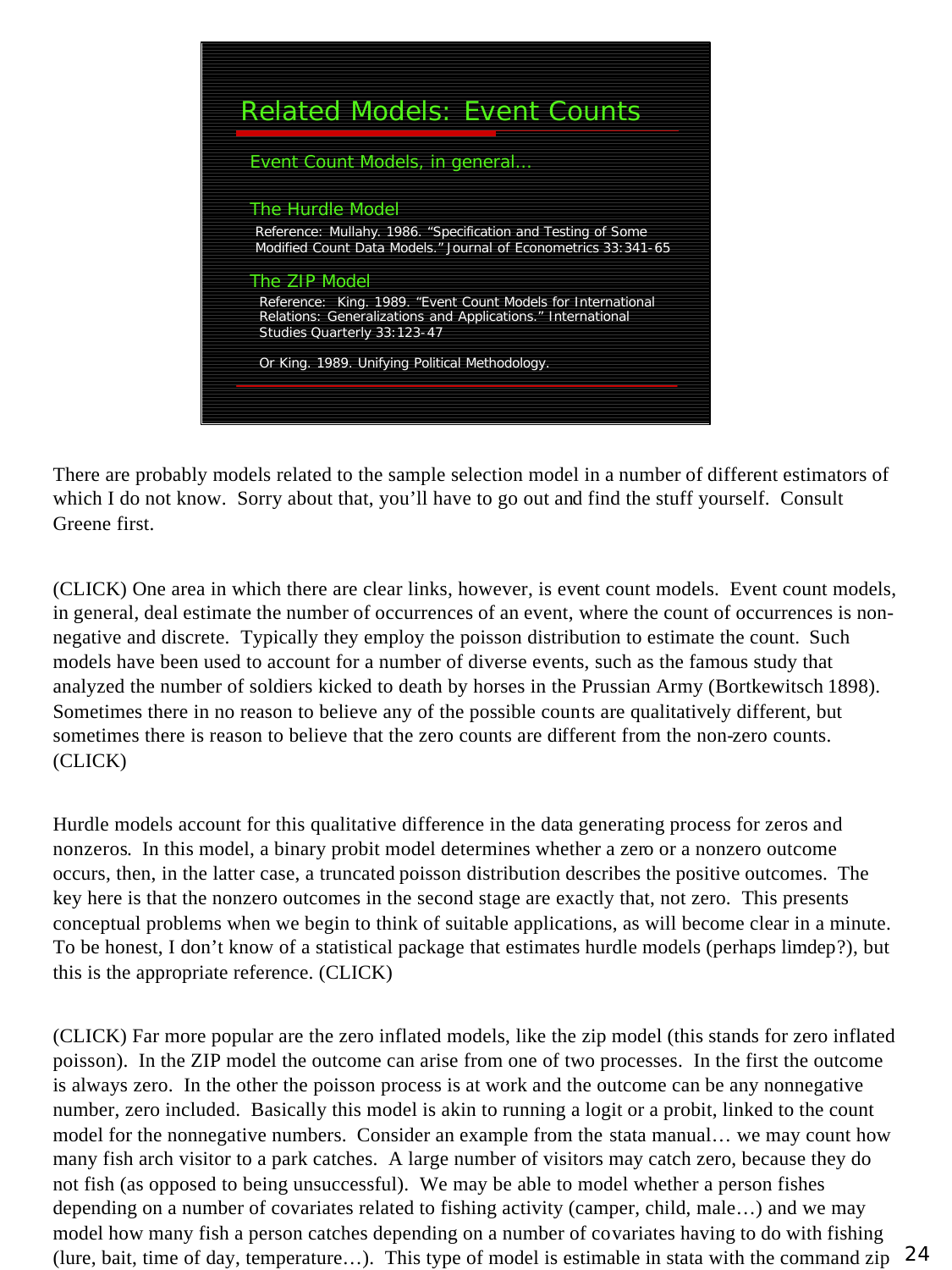

There are lots of applications of these types of models in American Politics and International Relations. Here are a few. Generally, I would say that there are roughly twice as many American politics applications are there are IR applications, but this is really a hot methodology in IR. Also, notice the quality of the journals…